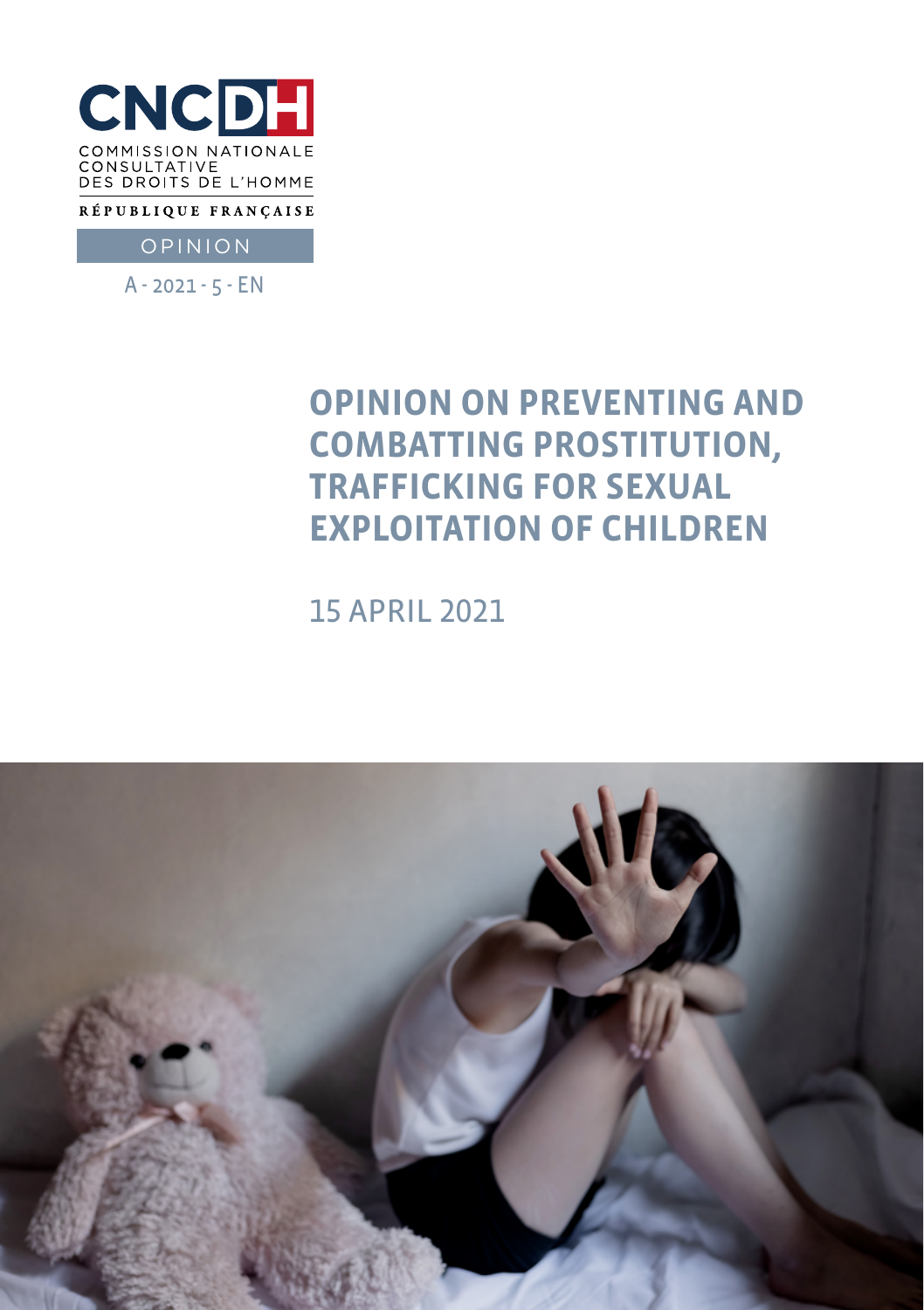#### The opinion on preventing and combatting prostitution, trafficking for sexual exploitation of children

was adopted at the plenary session of 15 April 2021. (Adopted unanimously except for 1 vote )

In this opinion, the CNCDH aims not to limit the subject to solely French minors. It stresses the absolute necessity of adopting a clear criminal policy against the sexual exploitation of minors and recommends improving the identification of minors who are victims by taking better account of the diversity and causes of the phenomenon. Among the avenues proposed are the promotion of research, data collection and the training of officers, the development of cyber patrols, outreach initiatives and cooperation with Internet platforms. Building a relationship of trust with minors involved in prostitution aims to facilitate their long-term and comprehensive care. The CNCDH therefore calls for the unconditional protection of minors who are victims of sexual exploitation, in particular through immediate shelter, the appointment of a legal representative and the use, as a priority, of the most protective criminal classifications. Finally, the CNCDH recommends that prevention be strengthened, in particular through a national communication campaign.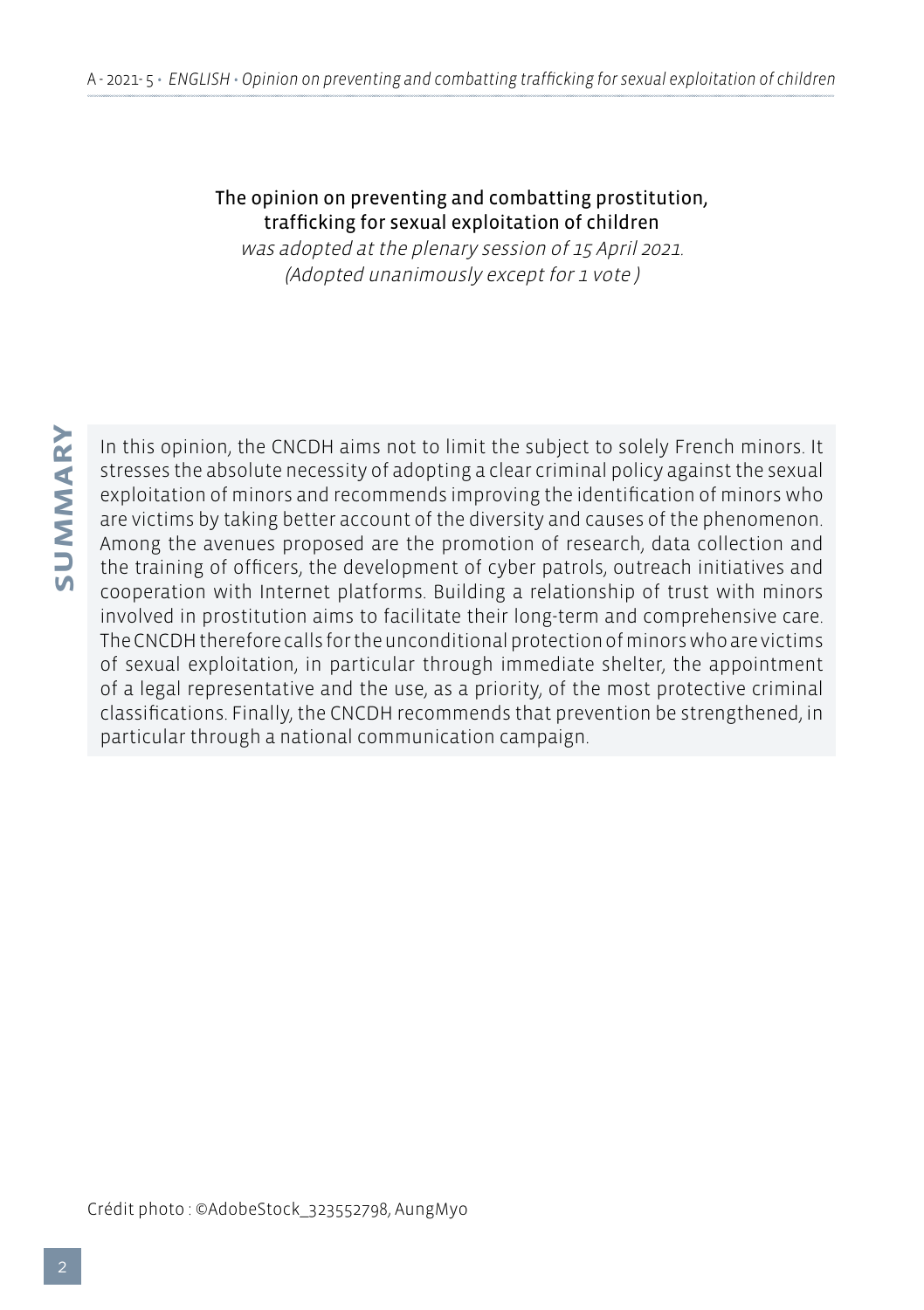# **TABLE OF CONTENTS**

| <b>SUMMARY</b>                                                                  | $\overline{\mathbf{2}}$ |
|---------------------------------------------------------------------------------|-------------------------|
| I. Improving the identification of minors in prostitution or of minors          |                         |
| who are sexually exploited                                                      | 6                       |
| I.1. Taking into account the diversity of situations and causes                 | 6                       |
| I.2. Building trust with minors involved in prostitution                        | 7                       |
| I.3. Training professionals in the detection and identification of victims      | $\overline{9}$          |
| II. Ensuring unconditional protection for minors who are victims                |                         |
| of sexual exploitation                                                          | 10                      |
| II.1. Ensuring immediate "shelter"                                              | 10                      |
| II.2. Ensuring legal representation (administrateur ad hoc and then a guardian) |                         |
| and the support of a lawyer for each minor                                      | 11                      |
| II.3. Prioritising the most protective criminal classifications for the minor   | 12                      |
| II.4. Ensuring comprehensive and appropriate care for minors in order           |                         |
| to jointly build a social and professional integration plan                     | 14                      |
| III. Reinforcing the prevention of risk situations and behaviour                | 16                      |
| III.1. Ensuring the proper running of child protection services                 | 16                      |
| III.2. Developing preventive actions for minors                                 | 18                      |
| III.3. Developing a large-scale plan to raise awareness                         | 20                      |
| Appendix 1: List of people heard                                                | 21                      |
| <b>Appendix 2: Recommendations</b>                                              | 23                      |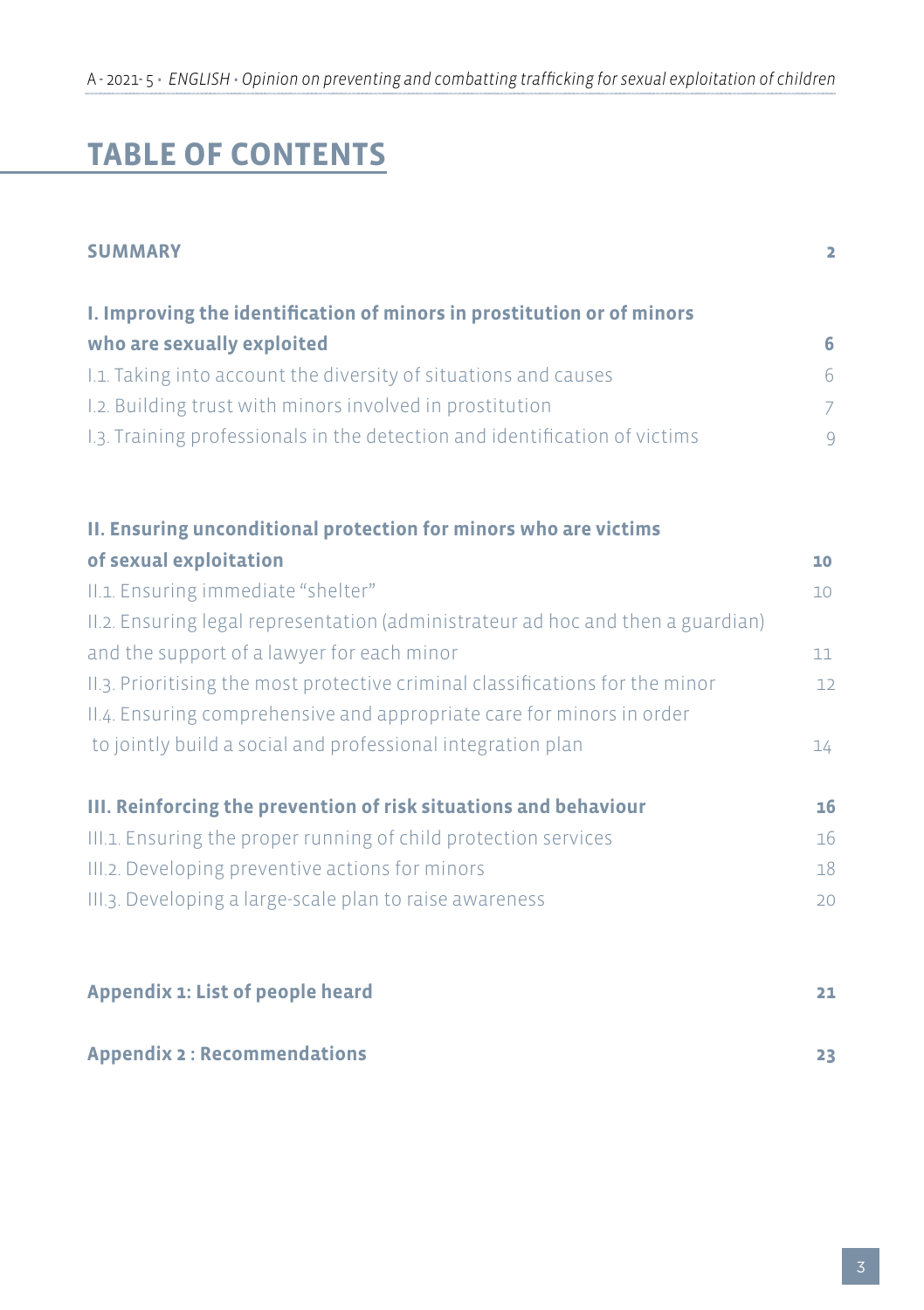1. At the end of September 2020, the Secretary of State for Child Protection, Adrien Taquet, announced the formation of a working group for combatting child prostitution. In his statement, he indicated that the priority objective of this group would be to propose "*a shared public policy to severely punish the perpetrators of this sexual exploitation, help the victims, and support distressed parents*"1 ; thus giving, by the chosen word order, a predominant place to the punitive aspect. The Commission nationale consultative des droits de l'homme2 (CNCDH) [National Advisory Commission on Human Rights] therefore wished to intervene prior to the publication of the results of Adrien Taquet's working group, as it felt it was essential to point out that, on the subject of child prostitution or the trafficking of children for sexual exploitation<sup>3</sup>, it is imperative to "*reverse the perspective*"4 . Indeed, the Commission considers that the protection of victims must be both the start point and central part of a public policy aimed at combatting the phenomena of child prostitution and sexual exploitation, regardless of their situation or origin. This prioritisation in no way weakens the penal response, which must be very firm towards all those involved in this exploitation. On the contrary, by "*promoting the establishment of a relationship of trust, protecting the victim and giving him or her time to rebuild, we also encourage, in the medium term, the filing of a complaint or, in general, cooperation with the criminal investigation, and therefore the prosecution of the perpetrators*"5 .

2. Furthermore, the CNCDH notes that child prostitution and trafficking for

<sup>1.</sup> Statement by Adrien Taquet, Secretary of State for Child Protection, on the fight against child prostitution with the launch of the Task Force working group, Paris, 30 September 2020; available here: https://www.vie-publique. fr/discours/276936-adrien-taquet-30092020-groupe-de-travail-taskforce

<sup>2.</sup> In 2014, the CNCDH issued an opinion on the proposed law strengthening the fight against the prostitution system [*Avis sur la proposition de loi renforçant la lutte contre le système prostitutionnel*] (opinion of 22 May 2014, JORF no. 0136 of 14 June 2014, Text no. 70) before being appointed as an independent national rapporteur on human trafficking. It is in this capacity, in particular, that the Commission adopted, in November 2019, an opinion on the 2nd national action plan against human trafficking (2019-2021) [*Avis sur le 2nd plan d'action national contre la traite des êtres humains*] and, in April 2020, an opinion on the creation of a "National Referral Mechanism for the identification, prevention and referral of victims" [*Avis sur la création d'un Mécanisme National de Référence pour l'identification, la prévention et l'orientation des victimes]* in France, for the effective exercise of the rights of victims of human trafficking (see: CNCDH, Opinion on the 2nd national action plan against human trafficking (2019-2021), 19 September 2019, JORF no. 0279 of 1 December 2019, Text no. 55; available here: [https://www.cncdh.](https://www.cncdh.fr/sites/default/files/191119_avis_2e_plan_contre_la_teh.pdf) [fr/sites/default/files/191119\\_avis\\_2e\\_plan\\_contre\\_la\\_teh.pdf](https://www.cncdh.fr/sites/default/files/191119_avis_2e_plan_contre_la_teh.pdf);

CNCDH, *Opinion on the creation of a "National Referral Mechanism" in France, for the effective exercise of the rights of victims of human trafficking,* A – 2020 – 5, JORF no. 0108 of 3 May 2020, Text no. 48 available here [https://](https://www.cncdh.fr/fr/publications/avis-creation-dun-mecanisme-national-de-reference-concernant-la-traite-des-etres) [www.cncdh.fr/fr/publications/avis-creation-dun-mecanisme-national-de-reference-concernant-la-traite-des](https://www.cncdh.fr/fr/publications/avis-creation-dun-mecanisme-national-de-reference-concernant-la-traite-des-etres)[etres](https://www.cncdh.fr/fr/publications/avis-creation-dun-mecanisme-national-de-reference-concernant-la-traite-des-etres)).

<sup>3.</sup> In the context of this opinion, the CNCDH is focusing on trafficking for sexual exploitation but is aware that the issue of sexual violence against minors is much broader.

<sup>4.</sup> CNCDH, *Opinion on the creation of a 'National Referral Mechanism' in France, for the effective exercise of the rights of victims of human trafficking*, 28 April 2020, p. 16; *op.cit.* 5. Ibid.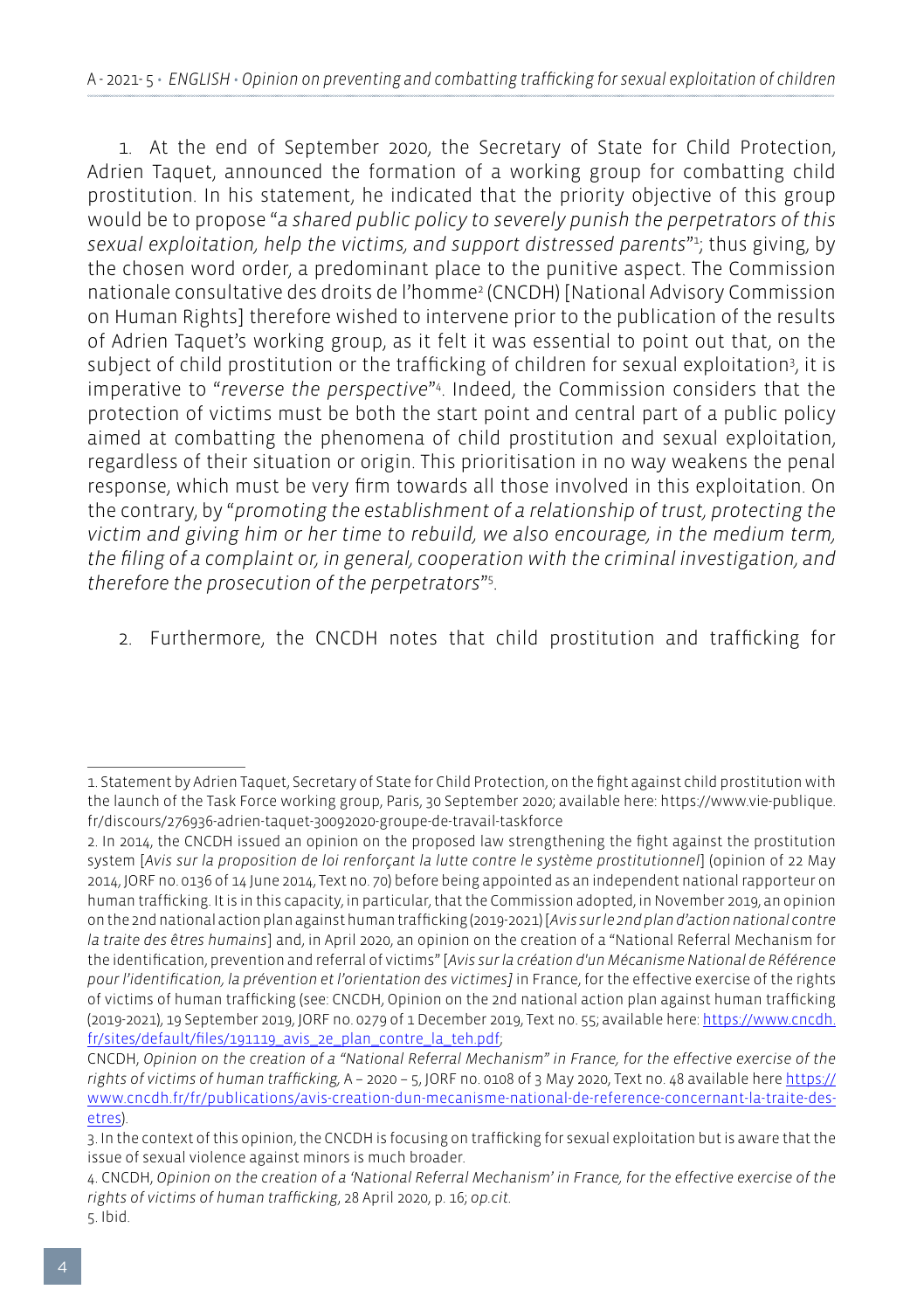sexual exploitation<sup>6</sup>, known to child protection services, are still poorly quantified in France and often poorly understood by those working with minors<sup>7</sup>. Since 2002, child prostitution has been prohibited throughout the Republic. Any minor who engages in prostitution, even occasionally, is deemed to be in danger and falls under the protection of the Children's judge under the educational assistance procedure8 .

3. This phenomenon may concern any minors, of all social categories, girls and boys, whether or not of French nationality. A minor in a situation of prostitution is a vulnerable person, a victim of sexual assault, whose situation promotes the power of one or more third parties. A minor cannot be bound by the notion of consent. The hearings conducted by the CNCDH revealed numerous overlaps between criminal classifications (human trafficking for sexual exploitation, procuring minors, corruption of minors, sexual offences against minors, child prostitution, sexual proposition to a minor over the Internet, etc.), and their varied and not always consistent use by the police and judiciary, which makes the applicable criminal framework unclear, a source of ineffectiveness. Although the offence of human trafficking for sexual exploitation has been criminalised since 2013 in the French Criminal Code9 , this classification is often misunderstood by the judiciary and the police and wrongly perceived as being the exclusive responsibility of transnational networks. Moreover, preventing and combatting the risks of child prostitution, procuring and trafficking for sexual exploitation requires the political will accompanied by a dedicated budget and human resources.

4. The CNCDH notes that a public policy focused on the protection of minors in prostitution, victims of procuring or trafficking must pursue three main objectives: improve the identification of victims, ensure the unconditional support of alleged and actual victims, and reinforce the prevention of risky situations and behaviour.

Recommendation No. 1: The CNCDH recommends the adoption of a clear criminal policy against the exploitation of minors based on the clarification of criminal legislation applied and on its better articulation. This step is a prerequisite for the formulation of criteria for identifying alleged victims and for the use of appropriate criminal

<sup>6.</sup> Human trafficking is established by a complex material element (the perpetrator must have recruited, transported, transferred or harboured another person, the act must have been carried out under duress and with the aim of exploiting the victim). However, for victims who are minors, it is not necessary for the offence to have been committed under one of the circumstances provided for in this article in order for it to be established. Thus, the offence could be established for a minor without there having been coercion. Finally, the second element of trafficking, the non-material element, is the intention of the offence.

<sup>7.</sup> See the study by Amandine Sourd and Abigaïl Vacher, " La traite des êtres humains en France : Profil des victimes suivies par les associations en 2019 « [Human trafficking in France: Profile of victims monitored by associations in 2019], ONDRP, MIPROF, 2020 ; available here: [http://www.contrelatraite.org/sites/default/files/](http://www.contrelatraite.org/sites/default/files/inline-files/statistiques%20traite_etres_humains_france_2019_0.pdf) [inline-files/statistiques%20traite\\_etres\\_humains\\_france\\_2019\\_0.pdf.](http://www.contrelatraite.org/sites/default/files/inline-files/statistiques%20traite_etres_humains_france_2019_0.pdf)

<sup>8.</sup> According to Law no. 2002-305 of 4 March 2002 on parental authority.

<sup>9.</sup> Art. 225-4-1 of the French Criminal Code: act of transporting, transferring, accommodating or harbouring a minor and placing this minor at one's own disposal or that of a third party for sexual exploitation.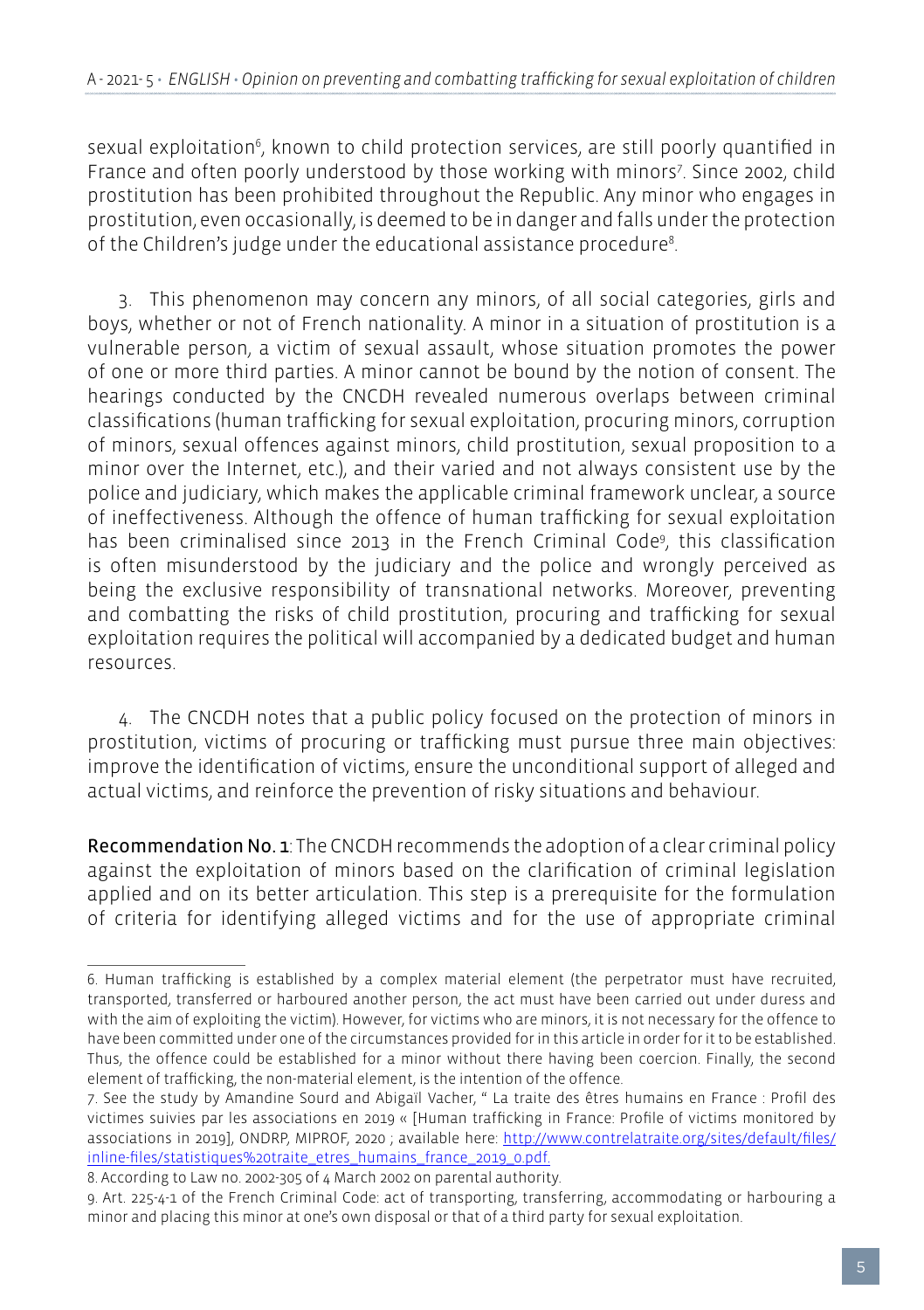classifications within the judicial framework.

## **I. IMPROVING THE IDENTIFICATION OF MINORS IN PROSTITUTION OR OF MINORS WHO ARE SEXUALLY EXPLOITED**

## **I.1. Taking into account the diversity of situations and causes**

5. The identification of minors in prostitution or of minors who are sexually exploited is a condition for their access to assistance and protection. To date, this has hit a series of obstacles, particularly linked to the growing invisibility of their activity. Indeed, the difficulty in counting the number of victims, and in identifying them, is partly explained by the protean nature of the sexual exploitation of minors. The diversity of situations and causes that can lead a minor into prostitution (exploitation by a third party, so-called survival prostitution, the desire to have access to certain consumer goods, access to money perceived as «easy» and fast) is often disregarded by professionals and underestimated by public policies.

6. The CNCDH considers that a better understanding of the phenomenon is a prerequisite for effective care adapted to the needs of all minors in situations of prostitution or sexual exploitation. Creating the conditions for identification therefore involves drawing up a complete status report of the phenomenon and also establishing identification criteria that take into account the diversity of profiles and situations.

7. The majority of situations of child prostitution are not well known or do not lead to a complaint, in particular because of the increasing use of social networks and Internet contacts. It is therefore necessary to reach out to victims by increasing outreach initiatives, both on the street and on the Internet. In this respect, «maraudesmixtes" [joint teams on the streets to identify people]<sup>10</sup> should be developed bringing together the child welfare service (ASE) and local associations in places where prostitution is known to occur: shanty towns, squats, woods, railway stations, as well as social networks. During these actions, the support of associations on the ground is essential, as their expertise encourages contact and follow-up with the young people they meet.

8. In view of the increased use of digital tools, increased surveillance of social networks and classified ad sites must be implemented, in particular through cyber patrols carried out by police or gendarmerie officers specifically trained and authorised to search for and record offences committed on the Internet. These digital patrols

<sup>10.</sup> An outreach system involving government services and associations together on the ground whose expertise and knowledge encourage contact and the set-up of support systems.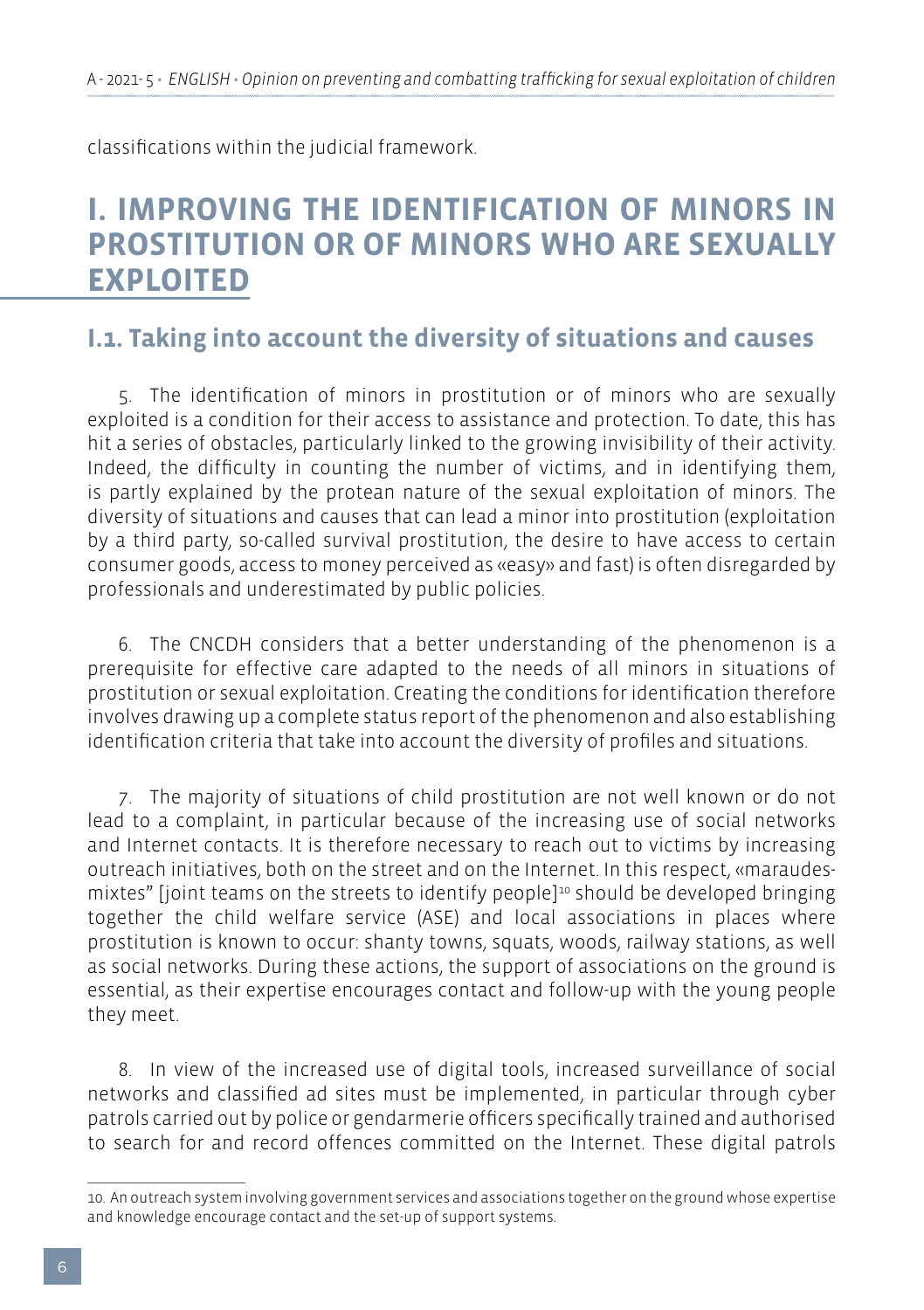aimed at detecting offences must be carried out in conjunction with the ASE so that appropriate care can be taken of minors who may have been spotted.

9. In addition, the CNCDH hearings highlighted the need to develop a legal framework to enable better cooperation between platforms (dating sites, accommodation, etc.)11 and the police during their investigations, in accordance with users' fundamental rights. Technical and human resources should be dedicated to investigating the offences of procuring and trafficking on the Internet.

Recommendation No. 2: The CNCDH recommends encouraging research through public funding, for example the Law and Justice mission on child prostitution, in order to identify the various causes of this phenomenon and to develop tools to remedy it at all levels (prevention and protection). It also recommends that a complete presentation of institutions and associations' statistics be provided in order to better quantify and qualify the phenomenon of child prostitution.

Recommendation No. 3: The CNCDH recommends that public authorities establish criteria for identifying these different situations, as provided for in the second national plan to combat human trafficking 2019-2021, and quickly initiate the Mechanism for identifying and referring victims of trafficking.

Recommendation No. 4: The CNCDH recommends the reinforcement of cyber patrols carried out by dedicated police or gendarmerie officers, specially trained and equipped to enable better detection of offences committed on the Internet.

Recommendation No. 5: The CNCDH recommends that a legislative framework be put in place to encourage Internet platforms, which may have a link with the offences concerning the sexual exploitation of minors, to cooperate with the police.

## **I.2. Building trust with minors involved in prostitution**

10. The CNCDH's hearings established that many young people in prostitution are at odds with their families, with the institutions supposed to protect them and, more generally, with adults. Therefore, institutional partners often find it difficult to support these minors: their mandate represents everything that the young people want to escape. In order to remedy these situations, building a relationship of trust with minors

<sup>11.</sup> CNCDH, *Opinion on the proposed law strengthening the fight against the prostitution system*, 22 May 2014, p.3 *op.cit*; CNCDH, *Opinion on the draft law reinforcing respect for the principles of the Republic* [Avis sur le projet de loi confortant le respect des principes de la République], 28 January 2021, JORF no. 0039 of 14 February 2021, Text no. 51, p. 2; available here: https://www.cncdh.fr/sites/default/files/a - 2021 - 1 - pil\_principes\_de la republique janv\_2021.pdf and CNCDH, Second opinion on the draft law reinforcing respect for the principles *of the Republic,* 25 March 2021, JORF no. 0081 of 4 April 2021, Text no. 53, p. 14; available here: [https://www.cncdh.](https://www.cncdh.fr/sites/default/files/a_-_2021_-_4_-_2nd_avis_sur_le_pjl_principes_de_la_republique_mars_2021.pdf) fr/sites/default/files/a - 2021 - 4 - 2nd avis sur le pjl\_principes\_de\_la\_republique\_mars\_2021.pdf.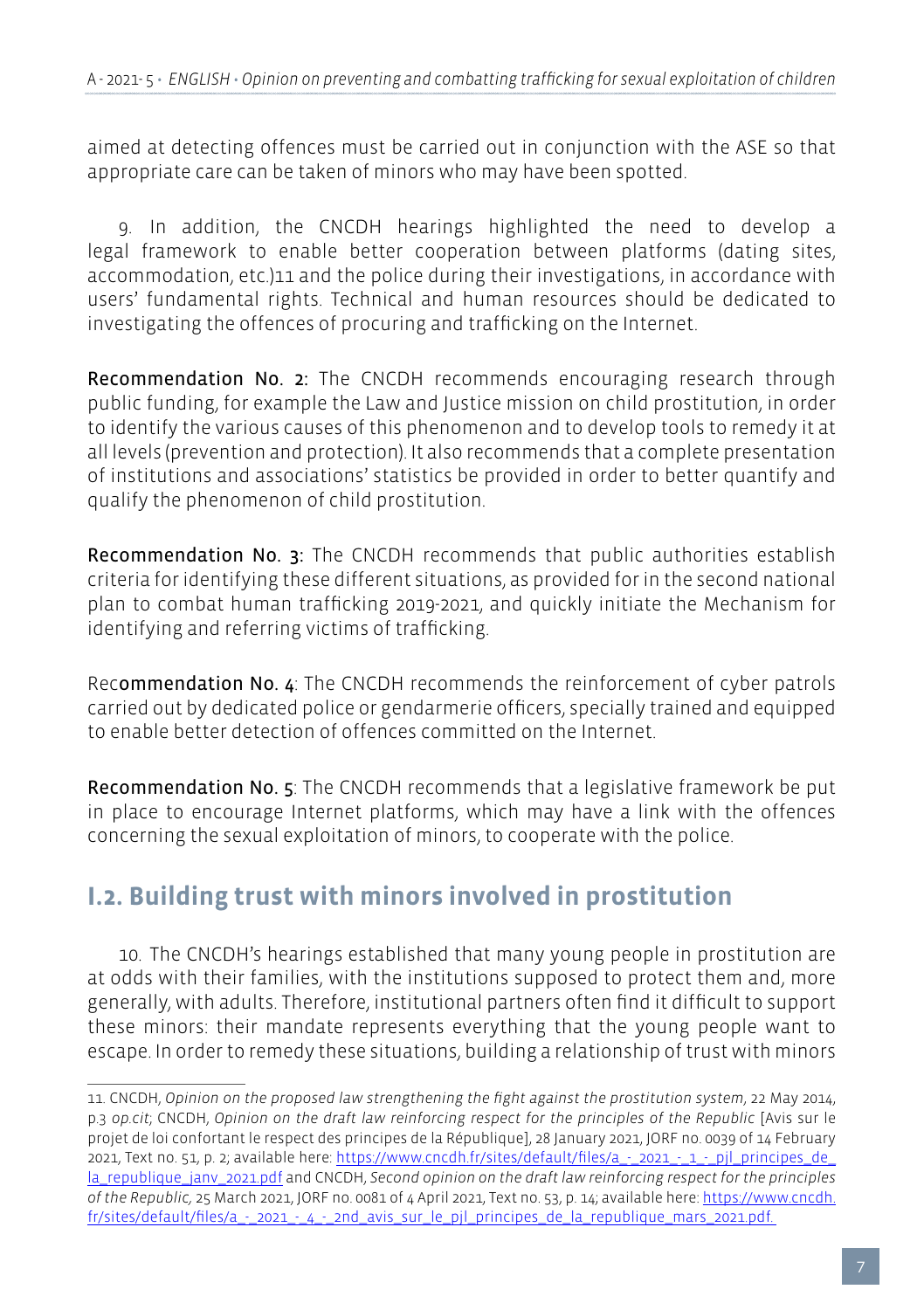in situations of prostitution or exploitation seems to be an absolute necessity in order to allow for the establishment of sustainable support.

11. In order to rebuild this relationship of trust, it is essential to adopt a harmreduction approach at the time of outreach initiatives, as it enables non-stigmatising contact to be made which gives the minor confidence in the person with whom he or she is dealing, while at the same time protecting his or her health in a pragmatic manner. Indeed, these minors are particularly vulnerable to certain health risks due to their behaviour (HIV, STIs, etc.) and are often unaware of the protection mechanisms available to them. The first step is to protect them by informing them of their rights (verbally, through the distribution of leaflets or through messages on social networks) and by providing them, if necessary, with harm-reduction materials. Finally, minors in situations of prostitution and exploitation should be considered as a whole, taking into account all their experiences and backgrounds. This approach must make it possible to better listen to minors in order to encourage their collaboration in the set-up of sustainable protection mechanisms.

12. Finally, the CNCDH notes that it is a legal obligation to report minors in situations of prostitution or exploitation. Nevertheless, many hearings have highlighted the negative impact that such reporting could sometimes have on building a relationship of trust with minors and, ultimately, on the ability of those working in the field to provide long-term support. Some associations have indicated that, when they report a minor in prostitution to the ASE or the police, they lose track of him or her completely. To address the difficulties in these areas, some associations on the ground reported having established a partnership with the ASE of their department and the competent public prosecutor's office for minors. This concerted approach with the young person helps him or her to understand the process and to be supported by the various actors.

13. The hearings showed that the outreach approach should be prioritised by associations' employees or volunteers and child protection workers in partnership with peer mediators<sup>12</sup>. Indeed, sharing common experiences with these "peers", empathy and use of the same language are all elements that facilitate identifying victims, making contact and building a relationship of trust<sup>13</sup>. Although partnerships of this type have already been set up locally, they currently lack the institutional recognition needed to extend their mobilisation across the entire country. The CNCDH therefore calls for institutional recognition of the work of peer mediators, particularly in terms of detecting, identifying and supporting minors in prostitution, as well as for the clarification and security of their status.

Recommendation No. 6: The CNCDH recommends the development of outreach

13. see below.

<sup>12.</sup> Peer mediators are people who have, or have had, a similar life experience to the people they are working with.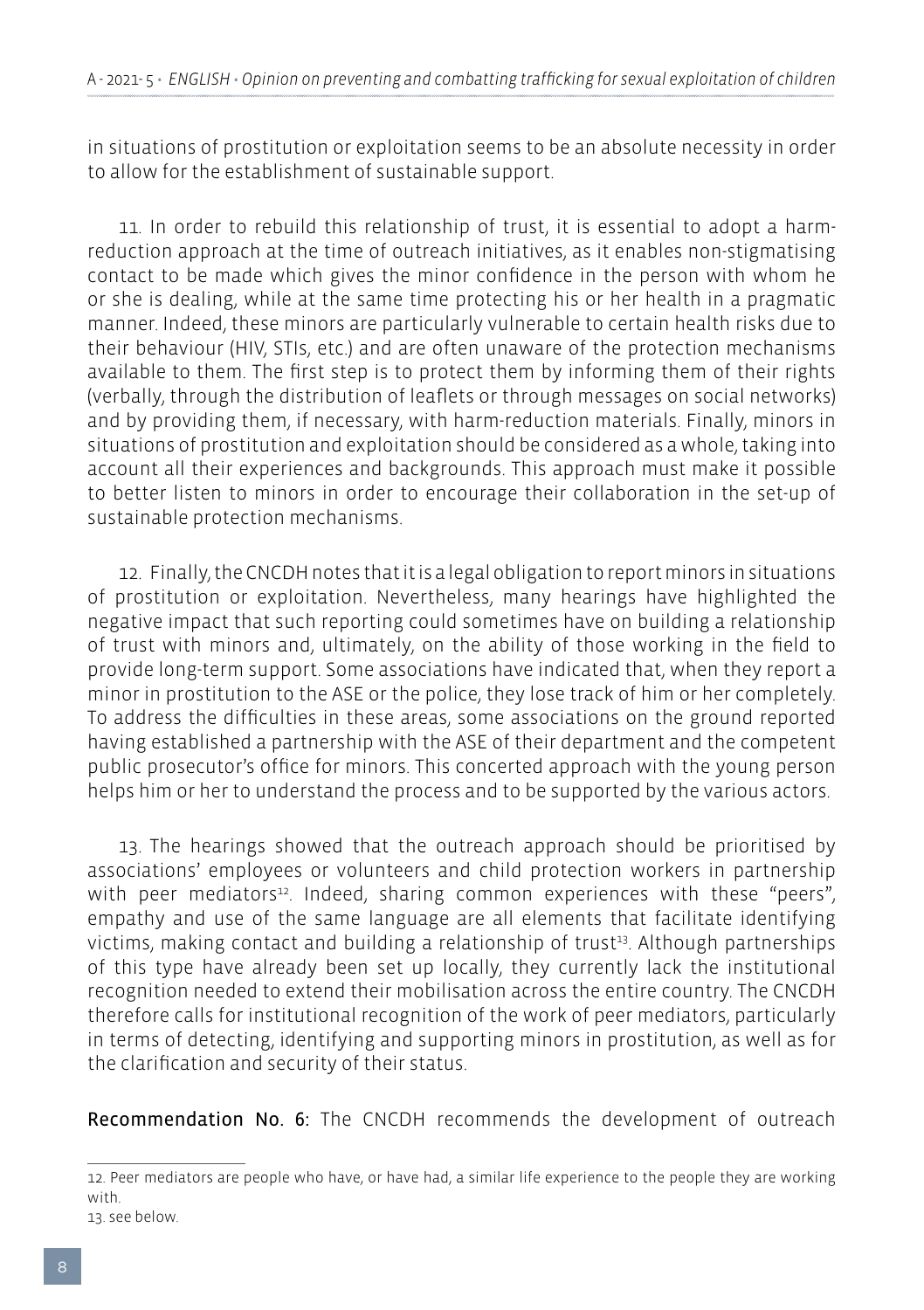initiatives involving the ASE, associations on the ground, and mediators on the street, in places of prostitution and on the Internet.

Recommendation No. 7: The CNCDH recommends that building a relationship of trust with minors should be encouraged, taking into account their entire situation and using harm-reduction strategies in order to put in place sustainable solutions for their protection, particularly their health. It recommends the development of collaboration with peer mediators to encourage the identification and support of minors in prostitution.

Recommendation No. 8: The CNCDH recommends the development of partnerships between associations on the ground, the ASE and the competent public prosecutor's office for minors in order to encourage collaboration around the young person when any report is made and to prevent this reporting from hindering support.

## **I.3. Training professionals in the detection and identification of victims**

14. Professionals in contact with minors, both girls and boys, often have little or no training in the phenomena of prostitution and trafficking for sexual exploitation<sup>14</sup> and may feel helpless in the face of these phenomena and their consequences on their handling. This lack of training can lead to distrusting these minors and thus become an obstacle in detecting and identifying victims. They should therefore be informed and equipped to enable better identification of victims and, ultimately, better care.

15. For example, the hearings revealed numerous refusals by gendarmes or police officers to receive complaints, who refer victims to other teams<sup>15</sup> without ensuring that these units actually take charge of the cases, to the detriment of establishing actual access to rights for these minors. It therefore seems necessary to train officers in these issues and in particular encourage them to dissociate the recognition of the status of a victim of human trafficking from the judicial cooperation of victims at the formal identification stage<sup>16</sup>.

16. All these professionals should also be trained in taking statements from children in order to avoid worsening the trauma experienced by the victims and to allow them

<sup>14.</sup> This includes professionals as varied as the police, the gendarmerie, teachers, health professionals, managers of shelters, children's homes (ASE), extended day care workers, judges, and lawyers, etc.

<sup>15.</sup> E.g. La brigade de protection des mineurs (BPM) [Unit for the protection of minors], l'Office français de protection des réfugiés et des apatrides (OFPRA) [French Office for the Protection of Refugees and Stateless Persons] and l'Office central pour la répression de la traite des êtres humains (OCRTEH) [Central Office for the Prevention of Human Trafficking].

<sup>16.</sup> CNCDH, Opinion on the creation of a 'National Referral Mechanism' in France, for the effective exercise of the rights of victims of human trafficking, 28 April 2020, p. 8. Op.cit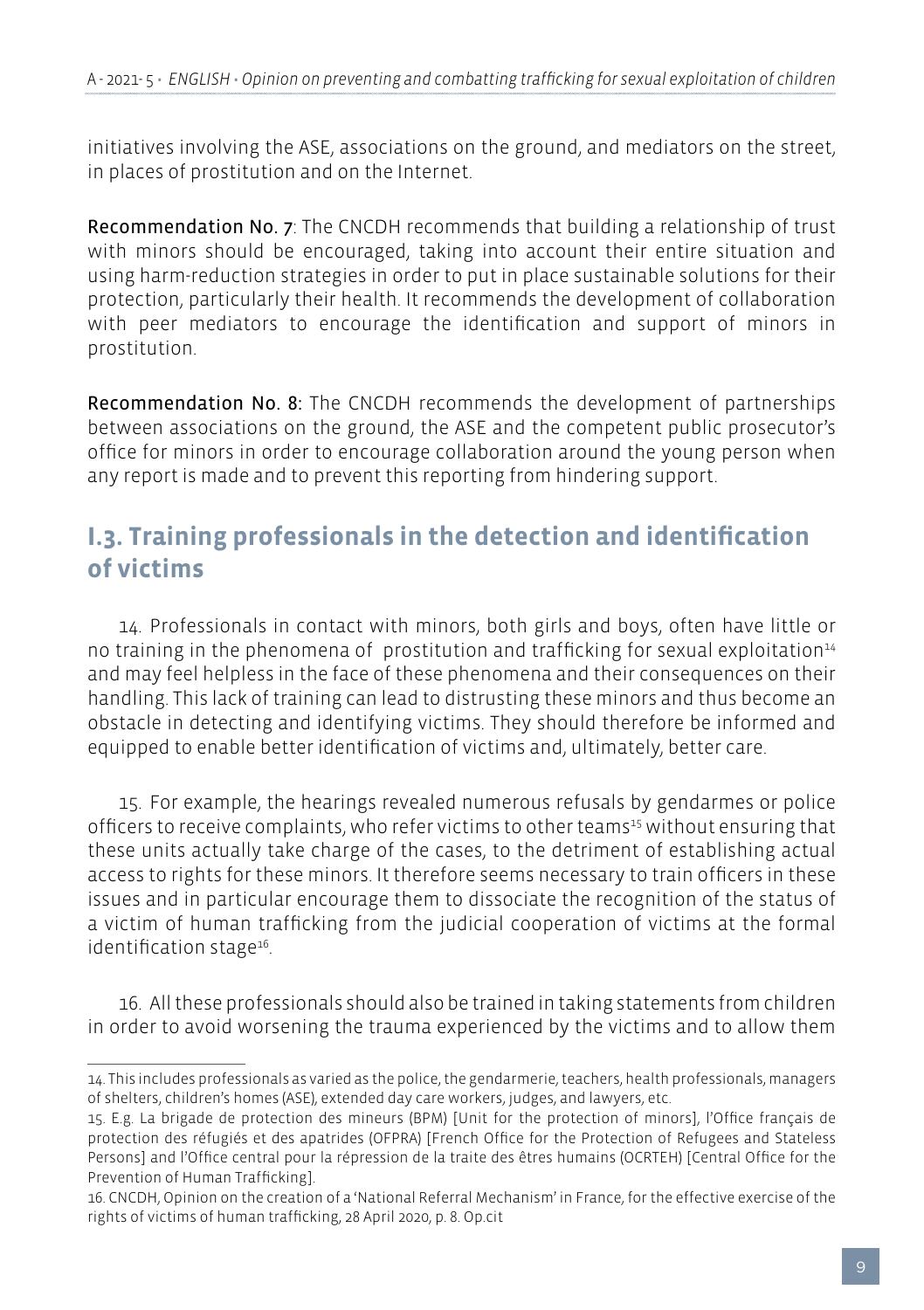to speak freely.

Recommendation No. 9: The CNCDH recommends that the issue of the prostitution, trafficking and sexual exploitation of minors be included in the initial and ongoing training of professionals in contact with minors.

Recommendation No. 10: The CNCDH recommends the organisation, as far as possible, of training courses involving staff from different institutions at both local and regional level (education, health, police, gendarmerie, the judiciary, etc.). It also recommends establishing a resource centre at regional or even local level to increase the number of training courses on offer.

## **II. ENSURING UNCONDITIONAL PROTECTION FOR MINORS WHO ARE VICTIMS OF SEXUAL EXPLOITATION**

## **II.1. Ensuring immediate "shelter"**

17. For minors who are victims of sexual exploitation, extremely short response times are needed to provide for immediate shelter. It is up to the institutions to adapt to the reality of the victims and not the other way around. Thus, this sheltering must be a priority, dissociated from the legal proceedings and the alleged victim's level of cooperation, in accordance with France's international commitments<sup>17</sup>. Moreover, it is necessary and a priority to establish a national referral mechanism for the identification, prevention and referral of victims, as provided for by the second national action plan<sup>18</sup>. Therefore, emergency accommodation appropriate for the needs of a minor should be offered prior to any formal identification.

18. Immediate accommodation solutions can take various forms (foster families, dedicated and secure centres, child welfare or other associations, etc.). It is essential to offer flexible emergency accommodation, designed as places at which they are listened to and receive initial medical and psychological support. These emergency solutions must, however, lead to sustainable support throughout the country, including in the overseas territories. The CNCDH notes the current saturation of the ASE's reception facilities and therefore calls for an increase in its reception capacity. While the Commission notes the plan to create a shelter specialised in receiving minors and

<sup>17.</sup> France must implement Article 12.6 of the Council of Europe Convention on Action against Trafficking in Human Beings, known as the Warsaw Convention, (which it has ratified), which states that "each party shall adopt such legislative or other measures as may be necessary to ensure that assistance to a victim is not made conditional on his or her willingness to act as a witness".

<sup>18.</sup> CNCDH, *Opinion on the creation of a 'National Referral Mechanism' in France for the effective exercise of the rights of victims of human trafficking*, 28 April 2020, op.cit.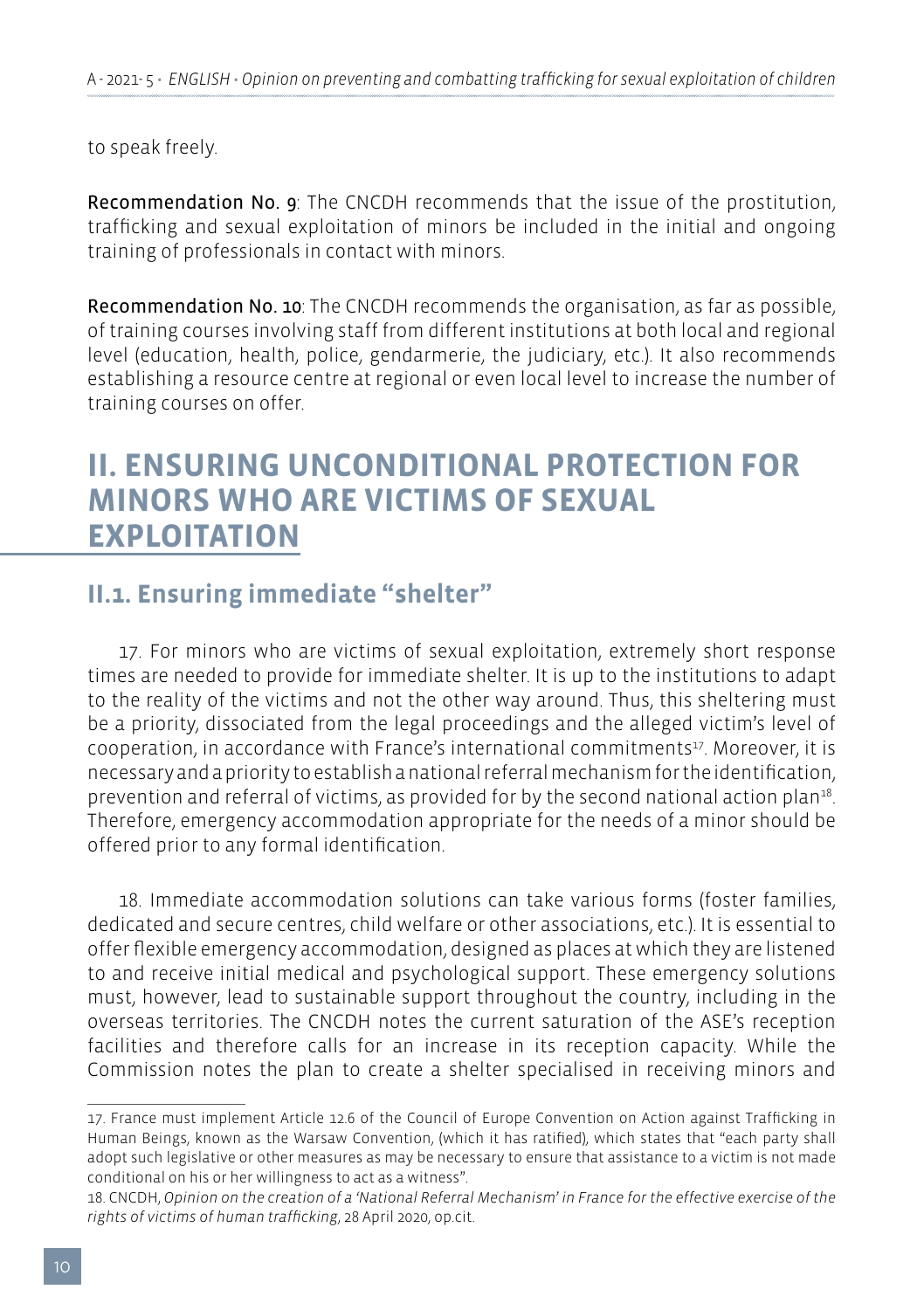young adults who are victims of human trafficking19, it warns against a potential pitfall of such a system: the stigmatisation of victims. The accommodation offered, as well as the supervisory teams, must certainly be adapted to the groups received without, however, these groups maintaining a special status which may be stigmatising.

19. The CNCDH would like to draw attention to the fact that it is also important to ensure reception and accommodation for adult victims of trafficking accompanied by a child.

Recommendation No. 11: The CNCDH notes the need for immediate shelter for minors, which must be unconditional and dissociated from the recognition of victim status or judicial cooperation.

Recommendation No. 12: The CNCDH recommends increasing a wide range of emergency reception and accommodation facilities adapted to the needs of minors throughout the country and that they be staffed with trained personnel to provide lasting support.

Recommendation No. 13: The CNCDH recommends prohibiting the use of hotel accommodation, which is an unsafe and dangerous form of placement for minors who are victims of sexual exploitation.

Recommendation No. 14: The CNCDH recommends that a network be set up to enable the actual transition from emergency accommodation to permanent accommodation. This change in accommodation should be based on educational choices and not just on the management of available places. Constantly updated mapping is necessary in order to be able to quickly find a solution for a minor in an emergency situation.

## **II.2. Ensuring legal representation (administrateur ad hoc and then a guardian) and the support of a lawyer for each minor**

20. In terms of legal representation for minors, the law provides for two scenarios, emergency situations and more permanent situations. In emergencies, the legal representation of a minor who is a victim of sexual exploitation or trafficking, is the responsibility of those with parental authority or an administrateur ad hoc [representative of a minor for specific proceedings], appointed by a judge, in the event of the parents' failure to act or in their absence<sup>20</sup>. Thereafter, a legal guardian is appointed according to the general regime for "minors lacking capacity".

<sup>19.</sup> Call for projects launched by the Direction de la Protection judiciaire de la jeunesse [Directorate of Judicial Youth Protection] in 2020 for the establishment of the centre in 2021.

<sup>20.</sup> In cases where the parents are unknown or not on French territory or are unable to exercise parental authority, for example. See Articles 706-47 6° and 706-50 of the French Code of Criminal Procedure.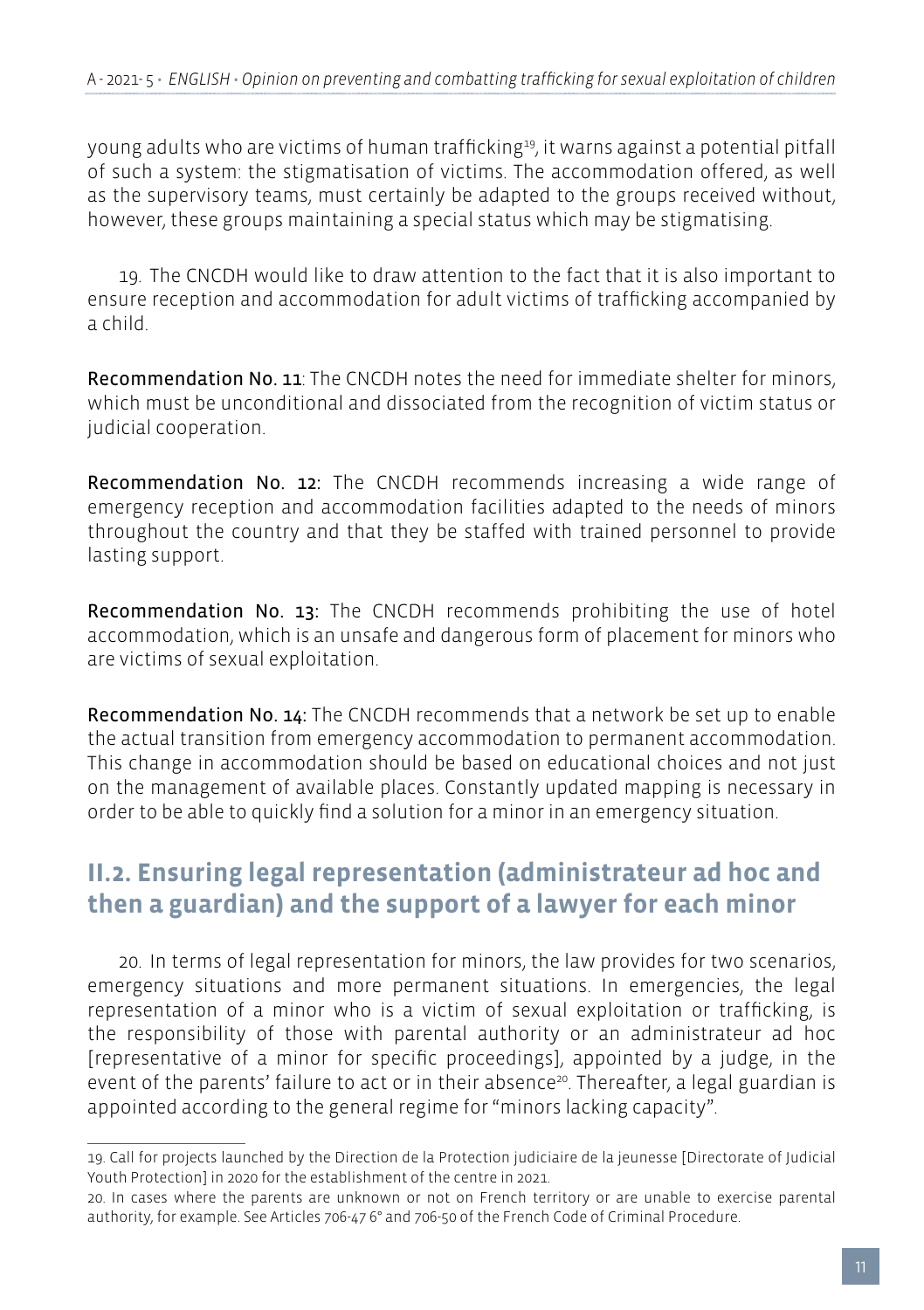21. However, the CNCDH notes that the appointment of an administrateur ad hoc is neither systematic nor immediate for either French minors<sup>21</sup> or unaccompanied foreign minors<sup>22</sup>. Yet this administrator guarantees the effective exercise of the child's rights, since he or she is responsible for representing, assisting and informing the child throughout the legal proceedings. The administrator may still have to inform the child about these proceedings after the child has come of age. At present, an administrateur ad hoc is often required to assist the minor in his or her daily life<sup>23</sup>. Officially expanding the scope of the administrateur ad hoc's action would help minors to access ordinary law.

22. The legal guardian should take over as soon as the child's situation stabilises in the long term. The appointment of this guardian by the judge must take into account the place of care of the minor, after checking that there is no risk of exploitation.

Recommendation No. 15: The CNCDH recommends the immediate appointment of an administrateur ad hoc for minors who have been sexually exploited, regardless of the proceedings initiated (if the family is absent or does not bring a civil action for damages).

Recommendation No. 16: The CNCDH recommends that the role of the administrateur ad hoc be clarified and that it be officially expanded to meet the needs of minors. After clarification of their status, a national plan for the recruitment and training of administrateurs ad hoc must be set up and implemented throughout the country.

Recommendation No. 17: The CNCDH recommends that a legal guardian be appointed as soon as the young person's situation has stabilised. This appointment should not take place too quickly and should be subject to prior checks. Training for guardians should also be developed.

## **II.3. Prioritising the most protective criminal classifications for the minor**

23. The CNCDH is concerned about criminal acts being reduced to lesser offences in order to speed up legal proceedings $24$ . Yet cases involving the sexual exploitation of minors require lengthy and complex investigations and may also involve several offences, including crimes. Similarly, the criminal classification of the facts may remain complex for judges to establish. The CNCDH therefore urges that the time needed to

<sup>21.</sup> E.g. when the family does not file a civil action for damages in criminal proceedings.

<sup>22.</sup> They should be appointed a legal representative as soon as they are on French soil.

<sup>23.</sup> It is noted that young people do not always have access to them and that an officer is not systematically appointed.

<sup>24.</sup> CNCDH, *Opinion on the proposed law strengthening the fight against the prostitution system*, 22 May 2014, p. 5. *Op.cit.*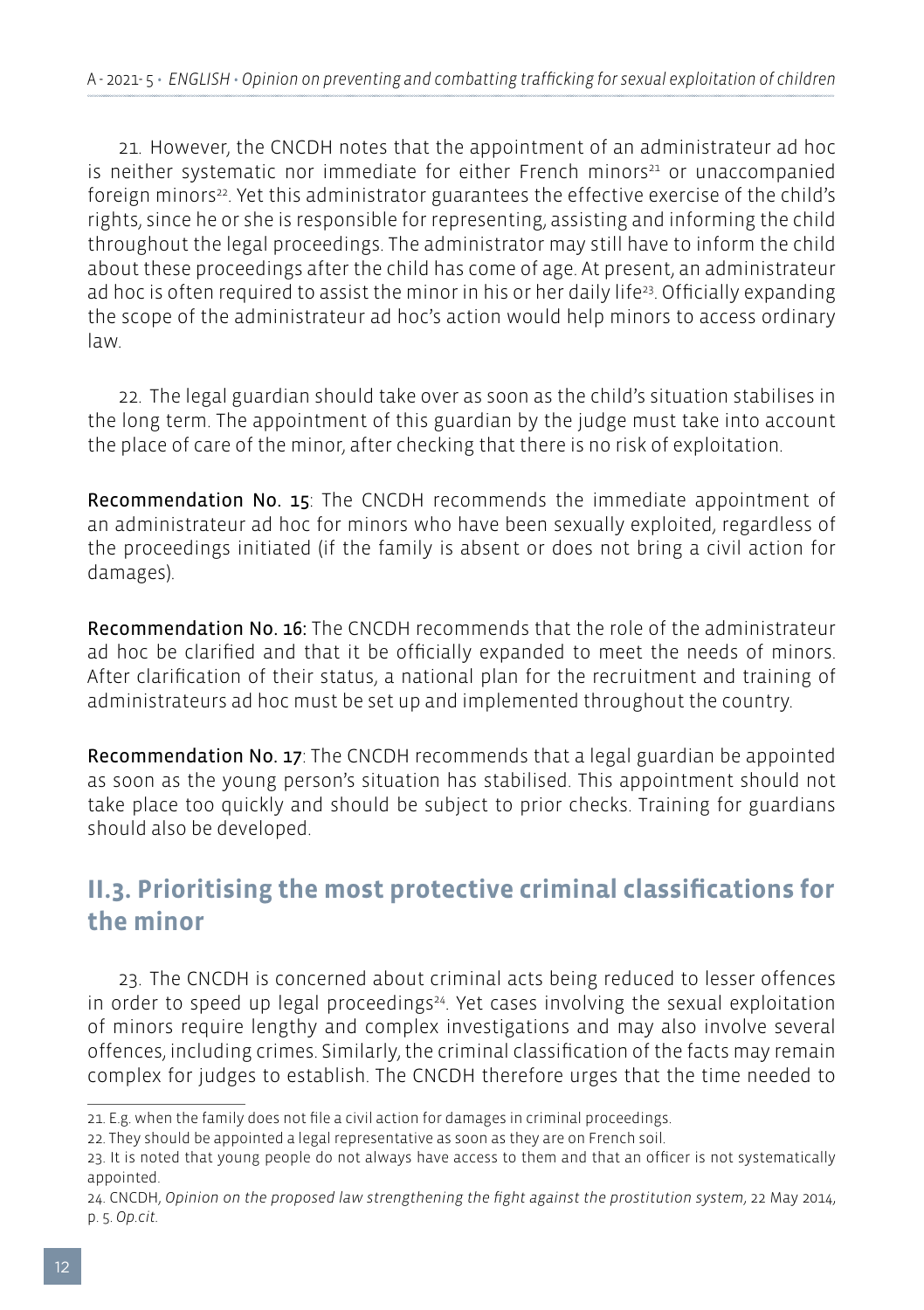establish offences should not be overlooked.

24. Some hearings suggested that the offence of human trafficking, unlike the offence of procuring, could give rise to more protective measures for minors, including immediate shelter at the preliminary investigation stage following formal identification. The CNCDH therefore considers that the classification of trafficking should be preferred once its constituent elements are met<sup>25</sup>. It notes that trafficking does not imply a foreign element<sup>26</sup> and that it applies to French minors. Moreover, using the classification of human trafficking leaves open the possibility of taking into account the fact that a minor may be forced to commit offences. Even as a perpetrator, since the minor is forced, he or she remains a victim<sup>27</sup>. When the classification of trafficking is not possible, due to the lack of essential elements, it is important to extend this protective measure to all prostitution-related offences.

25. The hearings revealed that, despite significant progress, the classification of human trafficking is often abandoned by prosecutors in favour of classifications that are simpler to establish, such as the offence of procuring with the aggravating circumstance of the victim being a minor $28$ . The latter classification allows for the immediate appearance of the perpetrators. However, it is not so much the adequacy of legal classifications that is at issue as the policy of numbers and the repeated lack of budgetary resources that push the public prosecutor's office to favour an immediate appearance. Faced with the need for efficiency, the judicial system must not lose sight of the need for the long-term protection and rehabilitation of minors.

26. The hearings also revealed that the clients of minors involved in prostitution are rarely pursued, despite the offence provided for in Article 225-12-1 of the French Criminal Code punishing the use of minors in prostitution. It would be preferable to prosecute once it can be established that the client had knowledge of the victim being a minor.

27. Contrary to current practice, damages awarded to child victims of sexual exploitation should be proportional to the harm suffered, in accordance with the principle of full compensation guaranteed in civil matters. The CNCDH also notes that

<sup>25.</sup> CNCDH, *Opinion on the proposed law strengthening the fight against the prostitution system*, 22 May 2014, p. 4, *op.cit.*

<sup>26.</sup> As specified in Article 224-4-1 of the French Criminal Code.

<sup>27.</sup> ECHR, *V.C.L and A.N. v. the United Kingdom*, 16 February 2021, Application No. 77587/12 and No. 74603/12. According to the European Court of Human Rights, child victims of trafficking should not be prosecuted. According to GRETA, which is responsible for monitoring the Council of Europe *Convention on Action against Trafficking in Human Beings*, prosecuting identified victims of human trafficking for offences they were forced to commit in the context of trafficking may constitute a breach of the 'principle of non-punishment' laid down in Article 26 of the Council of Europe *Convention against human trafficking*. France signed and ratified this Convention which entered into force on 1 February 2008. While building on existing international instruments, the Convention goes beyond the minimum standards they set and strengthens victim protection. 28. French Criminal Code, Article 225-7, 1°.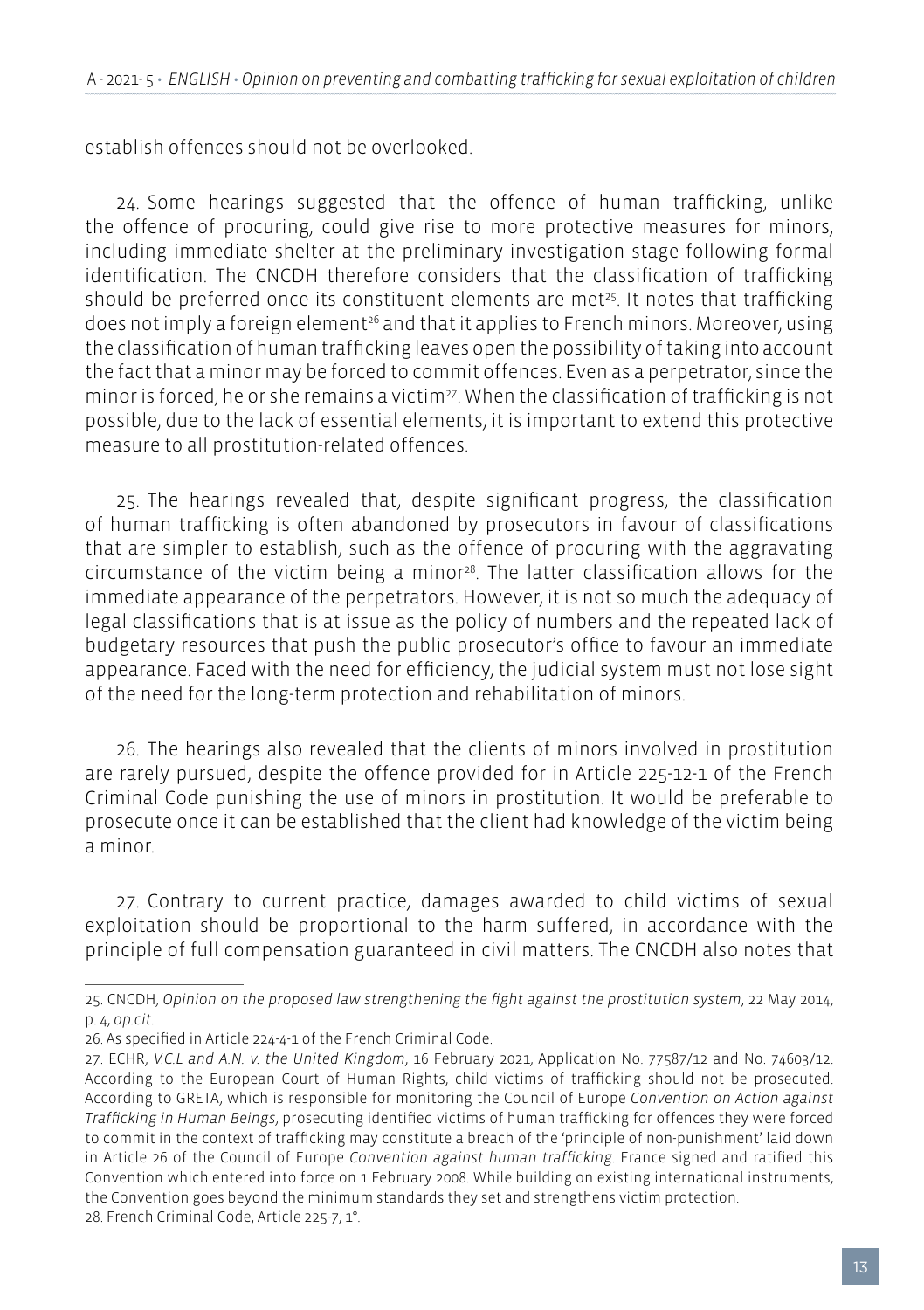more human and financial resources should be employed so that more investigations lead to the dismantling of networks and the seizure of assets and property illegally acquired or used for the sexual exploitation of minors<sup>29</sup>.

28. During the proceedings, minors may be accompanied by victims' defence associations, in accordance with Article 2 of the Law of 13 August 2013 establishing Article 2-22 of the French Code of Criminal Procedure, which allows associations to bring a civil action for damages in criminal proceedings. This civil action should not prevent, where possible, the person legally responsible from filing a civil action for the victim. The testimony of victims, for those who are older, and when possible, is important in the course of the trial.

Recommendation No. 18: The CNCDH recommends that public prosecutors prioritise the criminal classification of human trafficking in cases where it is established for minors who are victims of sexual exploitation.

Recommendation No. 19: The CNCDH recommends prosecuting clients of minors involved in prostitution.

Recommendation No. 20: The CNCDH recommends that the unconditional protection conferred by the classification of trafficking be extended to child victims of procuring or prostitution, insofar as their status as victims should be guaranteed as a priority.

## **II.4. Ensuring comprehensive and appropriate care for minors in order to jointly build a social and professional integration plan**

29. Effective protection of child victims requires systems to be adapted to sexually exploited minors who are particularly vulnerable with particularly traumatic experiences. They are often perceived, within ASE homes, as «unmanageable» due to repeatedly running away, but also due to the recruitment of new victims, which clearly shows their difficulty in adhering to the arrangements proposed. These minors, lacking direction, have difficulty in making use of normed and restrictive systems. As a result, while they are in particular need of a bond, these young victims find themselves subject to a lot of broken relations<sup>30</sup>. Comprehensive care must include psychological care adapted to the minor and any other pathologies (drug addiction, eating disorders, etc.) $31$ . In addition, understanding the root causes leading to prostitution enables the

<sup>29.</sup> French Code of Criminal Procedure, Article 706-164.

<sup>30.</sup> Hearing of Arthur Melon, Secretary General of the association Agir contre la Prostitution des Enfants (ACPE) [Act against Child Prostitution], by the CNCDH.

<sup>31.</sup> Hearing of Nagham Hriech Wahabi, clinical psychologist and Director of the International Organisation against Modern Slavery (OICEM), by the CNCDH.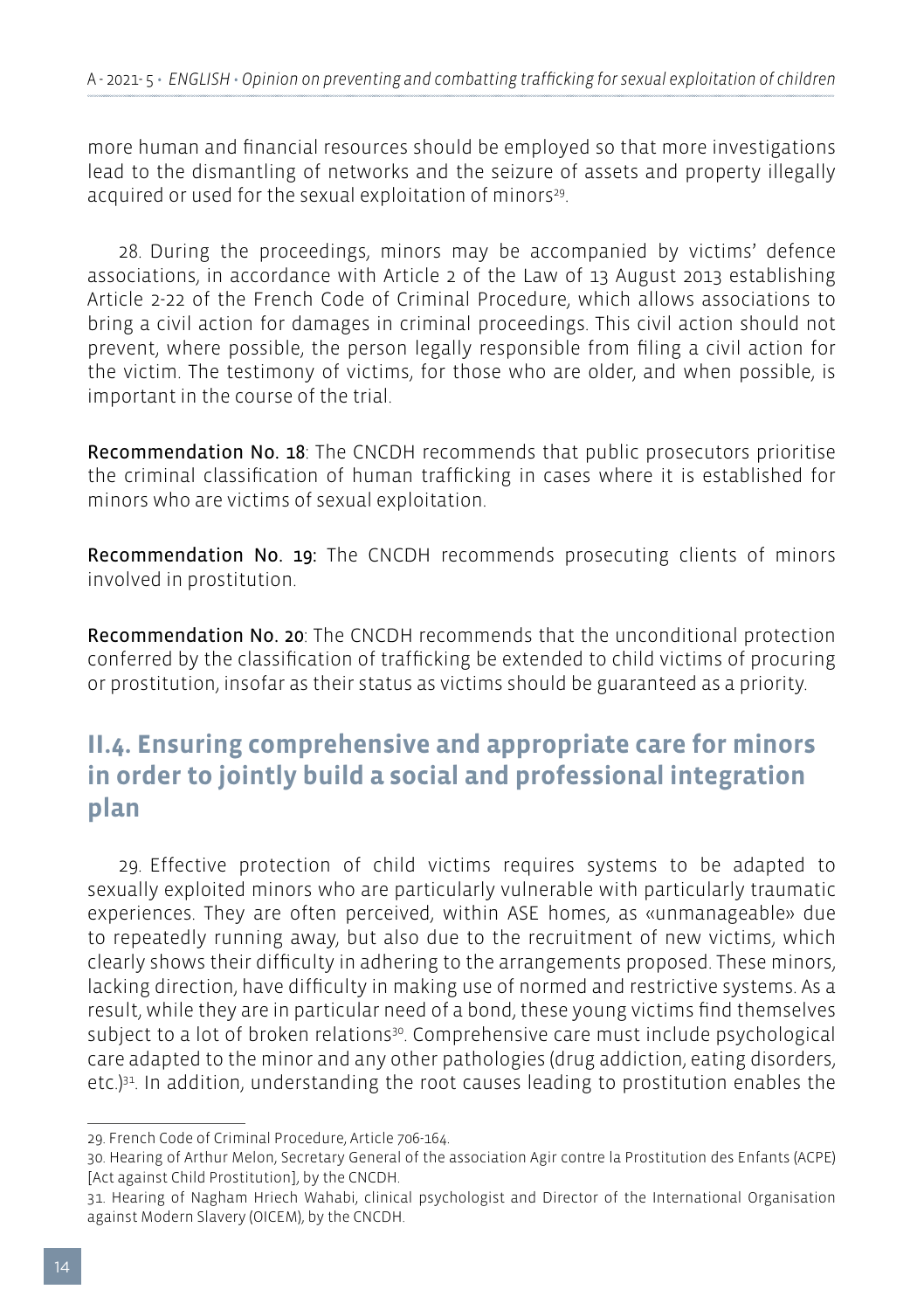implementation of appropriate tools to facilitate the protection of each minor and prevent the risk of exploitation again32.

30. Paediatric reception units for children at risk (UAPED), opened in hospitals, provide support for minor victims there, as soon as the events are disclosed, who are interviewed by trained investigators and cared for by a multidisciplinary team (judicial, social, medical and psychological). These facilities should be used more in the context of child prostitution. This provides a safe and protective environment for child victims.

31. Getting a victim to buy into this holistic approach means offering them prospects for the future. However, the CNCDH notes that the transition to adulthood regularly, or systematically, leads to a "break" in the care provided by the Child Welfare Service for this group of the population. When the victim reaches the age of majority, the connection with the services for the protection of victims of human trafficking is neither continuous, coherent nor effective, especially as the training and integration of young adults who are victims of sexual exploitation while underage are not provided for before they reach the age of majority. The young adult's adherence to a personalised plan depends on his or her early integration into the decision-making process concerning choices on his or her direction, the pursuit of studies, etc. It is necessary to give the minor or young adult a promising future in which he or she is the actor.

32. Furthermore, the length of the procedures for both recognition of victim status and compensation may now lead to a risk of re-exploitation for a minor victim who, on coming of age, leaves the protection system with no training or money. A minor who has been a victim of trafficking and forced to take part in illegal activities should be exempt from criminal responsibility and his or her victim status should be taken into account in the decision on compensation. The CNCDH wishes to point out that insecurity<sup>33</sup> exposes these minors and then young adults to a greater risk of being trafficked for sexual exploitation. Thus, the CNCDH proposes to include alleged victims among the potential beneficiaries of a universal active income. Finally, by signing a contrat jeune majeur [contract providing for assistance such as accommodation, financial and psychological support in return for certain commitments, i.e. to professional training], these victims would be able to embark on a genuine social and professional integration programme.

Recommendation No. 21: The CNCDH recommends rethinking care arrangements in such a way as to encourage the active participation of child victims in jointly developing a personalised life plan.

<sup>32.</sup> Psychological support and help are only some of the tools. There is also a need for a national platform, under the coordination of the Mission interministérielle pour la protection des femmes contre les violences et la lutte contre la traite des êtres humains [Inter-ministerial mission for the protection of women against violence and to fight human trafficking] (MIPROF), for example, in order to disseminate the good practices identified locally. 33. The CNCDH considers it useful to note that a foreign minor who is a victim of trafficking has the right to international protection.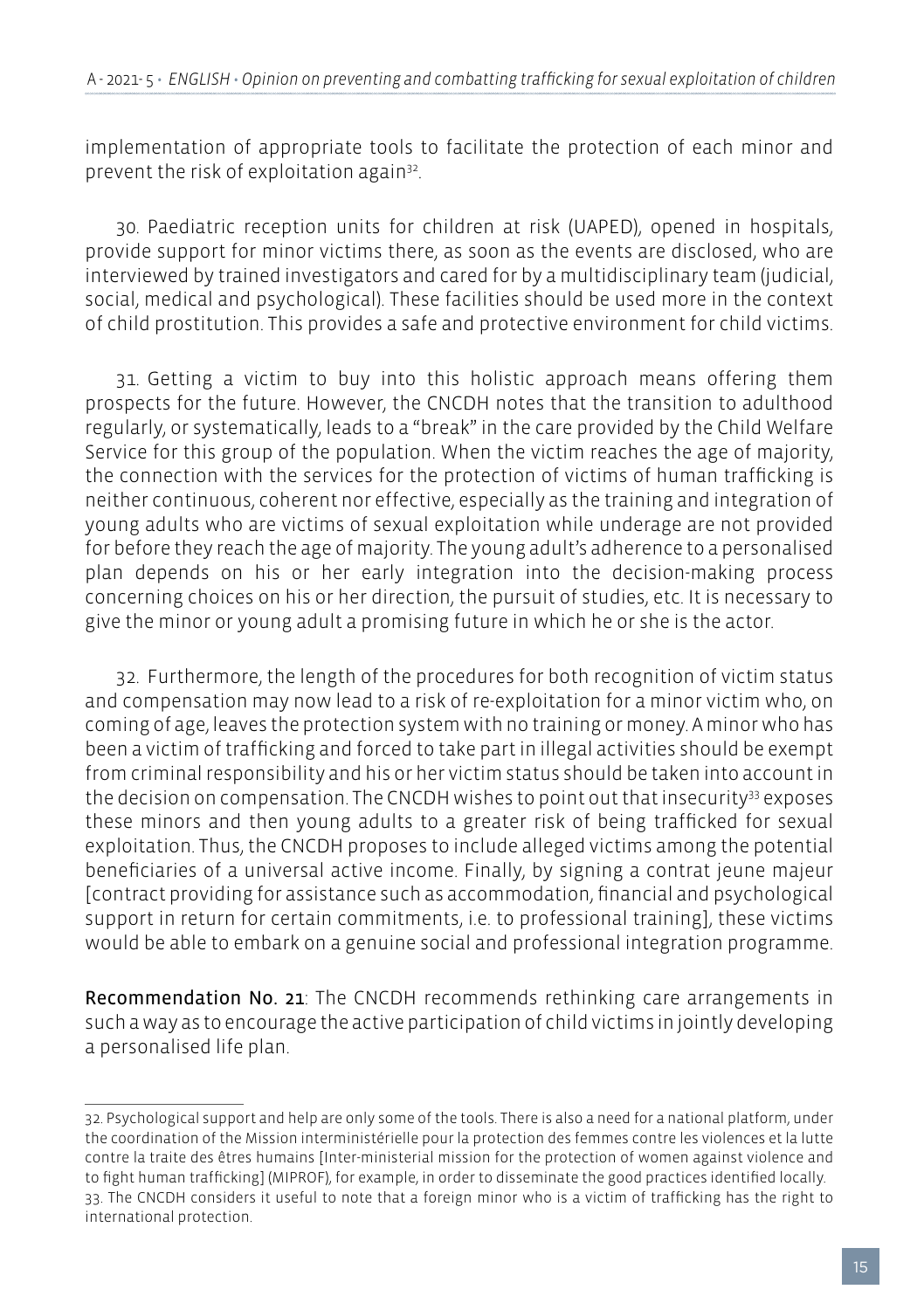Recommendation No. 22: The CNCDH recommends continuing to support young people beyond the age of majority, regardless of their nationality and age on arrival in France for foreigners, by offering mixed accommodation facilities for minors and young adults up to the age of 21. To do this, real political will is needed.

Recommendation No. 23: The CNCDH recommends the roll-out of contrats jeunes majeurs, irrespective of nationality, to allow these young victims to embark on a genuine social and professional project.

## **III. REINFORCING THE PREVENTION OF RISK SITUA-TIONS AND BEHAVIOUR**

### **III.1. Ensuring the proper running of child protection services**

33. The shortcomings of child protection services are detrimental to minors at risk. Indeed, children who are not provided care, or whose care is inadequate, are left to fend for themselves, most often, in the case of unaccompanied foreign minors, in situations of extreme poverty. This condition exposes them to short-term risks of prostitution and/or sexual exploitation. The hearings conducted at the CNCDH revealed a lack of resources and understaffing within the ASE in certain departments, in police stations and in care facilities, as well as problems with the coordination of the various competent services at departmental and local level.

34. Preventing the risks of prostitution or sexual exploitation means that the services have the necessary means to fulfil their mission – in a tangible and lasting way – of providing immediate care for these children. However, in recent years, the departmental child welfare services have been faced with a significant increase in the number of minors at risk, mainly unaccompanied minors<sup>34</sup>. In this context, the lack of resources leads to prioritising cheaper but dangerous solutions, such as accommodation in hotels rather than in facilities authorised by the ASE. Sometimes this even leads to minors at risk being denied access to accommodation, in breach of current law. In this respect, the CNCDH is very concerned about the reduction in government contributions for 2021 in support of departmental councils for the reception of unaccompanied minors<sup>35</sup>; and, in particular, by the decision to make the government's lump-sum contribution conditional on the president of the departmental council signing an agreement with the prefect $36$ . The CNCDH notes that the financing of

<sup>34.</sup> Observatoire national de la protection de l'enfance [National Observatory for Child Protection] (ONPE), Les connaissances pour agir en protection de l'enfance: de leur production à leur appropriation, 14th report to the government and parliament, May 2020.

<sup>35.</sup> Source: budget documents - draft finance law for 2021.

<sup>36.</sup> Article R. 221-12 of the code de l'action sociale et des familles [French legislation on social action and families] amended by Decree No. 2020-768 of 23 June 2020.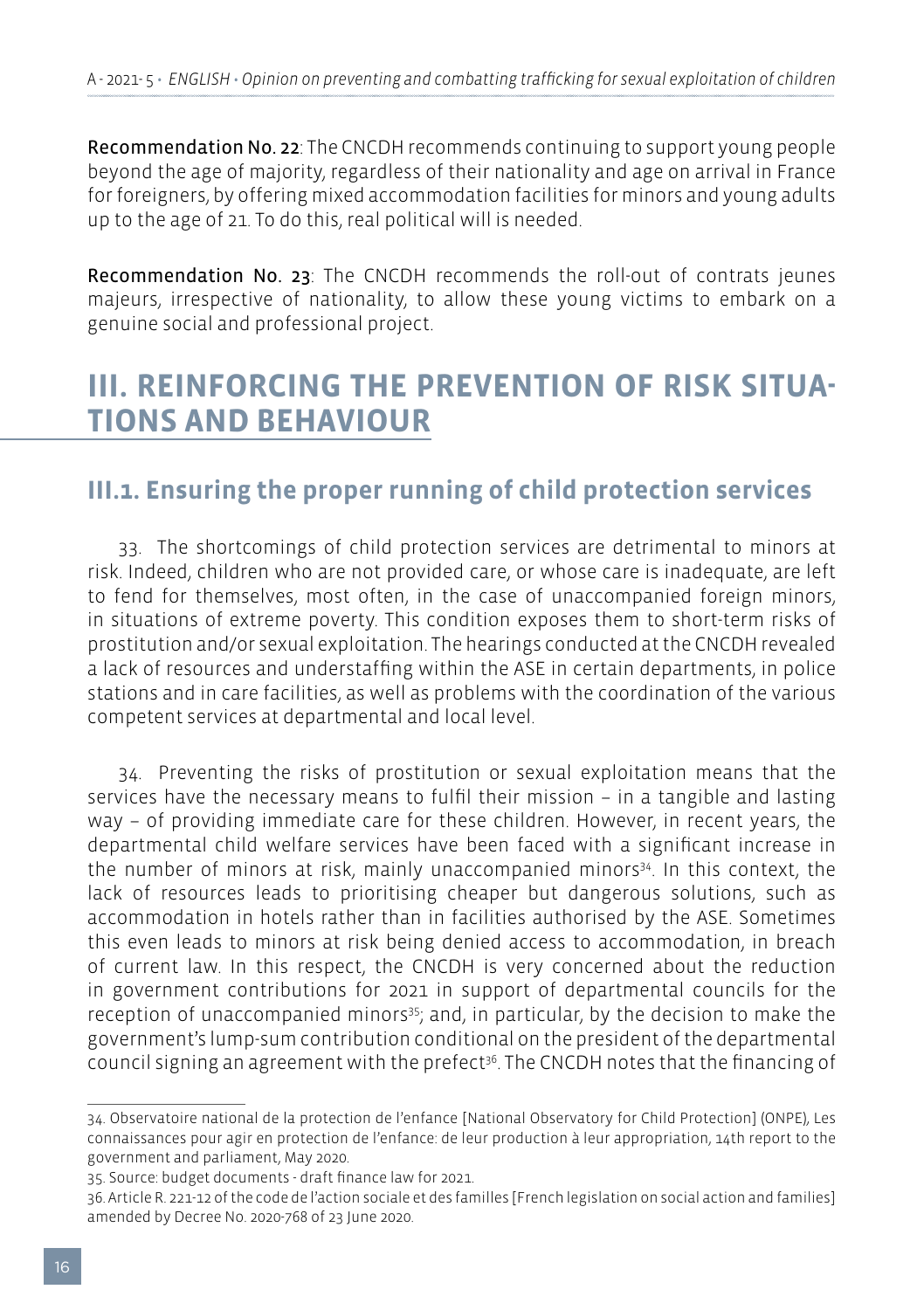child protection policy, and in particular support for unaccompanied minors, cannot be subject to the contingencies of the budgetary debate or dependent on the cooperation of departmental actors. On the contrary, it must be a continual and sufficient allocation to ensure the proper functioning of child welfare services.

35. The structural lack of human and financial resources cannot be presented as the only explanation for the saturation of services and as the cause of all the poor functioning of child welfare services. The great disparities in care for minors between regions are the result of the decision, in the early 1980s, to decentralise child protection policy to departmental level. The CNCDH has already had the opportunity, in its opinion of 26 May 202037, to express its concern about the diversity of practices involved in a decentralised child protection system. The care of minors at risk cannot be left to the political arbitration of 95 departmental councils alone.

36. The fight against child prostitution and sexual exploitation must be a nationallydriven policy<sup>38</sup>: the government is obliged to guarantee the equal treatment of protected children throughout the country. Moreover, the CNCDH insists that the Interministerial mission for the protection of women against violence and to fight human trafficking (MIPROF) should have strong political support. MIPROF's current attachment to the Secretary of State for Equality between Women and Men and the Fight against Discrimination does not give it this political support. Furthermore, it emerged from the hearings that the resources allocated to this mission are currently insufficient to ensure the effective coordination of actors involved in combatting human trafficking and, in particular, sexual exploitation<sup>39</sup>.

Recommendation No. 24: The CNCDH recommends increasing the amount of the government's contribution to the prevention of and fight against trafficking, in the short term in the draft finance law for 2022, and in the long term by making this contribution continuous without attaching conditions.

Recommendation No. 25: The CNCDH recommends entrusting MIPROF with the task of steering the prevention of and fight against the prostitution and sexual exploitation of minors in order to capitalise on and coordinate action effectively.

Recommendation No. 26: The CNCDH recommends that MIPROF's resources be reinforced so that it is able to steer all actors and establish a common protocol for

<sup>37.</sup> CNCDH, Opinion on respect for private and family life in child protection: a fundamental right that is difficult to guarantee in a system that is in trouble [Avis sur le respect de la vie privée et familiale en protection de l'enfance : un droit fondamental difficilement assuré dans un dispositif en souffrance], 26 May 2020, JORF no. 0132 of 31 May 2020, Text no. 99, p. 9.

<sup>38.</sup> Cf. Cour des Comptes [Court of Auditors], La politique de l'enfance, une politique inadaptée au temps de l'enfant, Rapport public thématique, November 2020.

<sup>39.</sup> It is a very small mission with two staff members provided by the Ministry of the Interior and the Directorate General for Social Cohesion.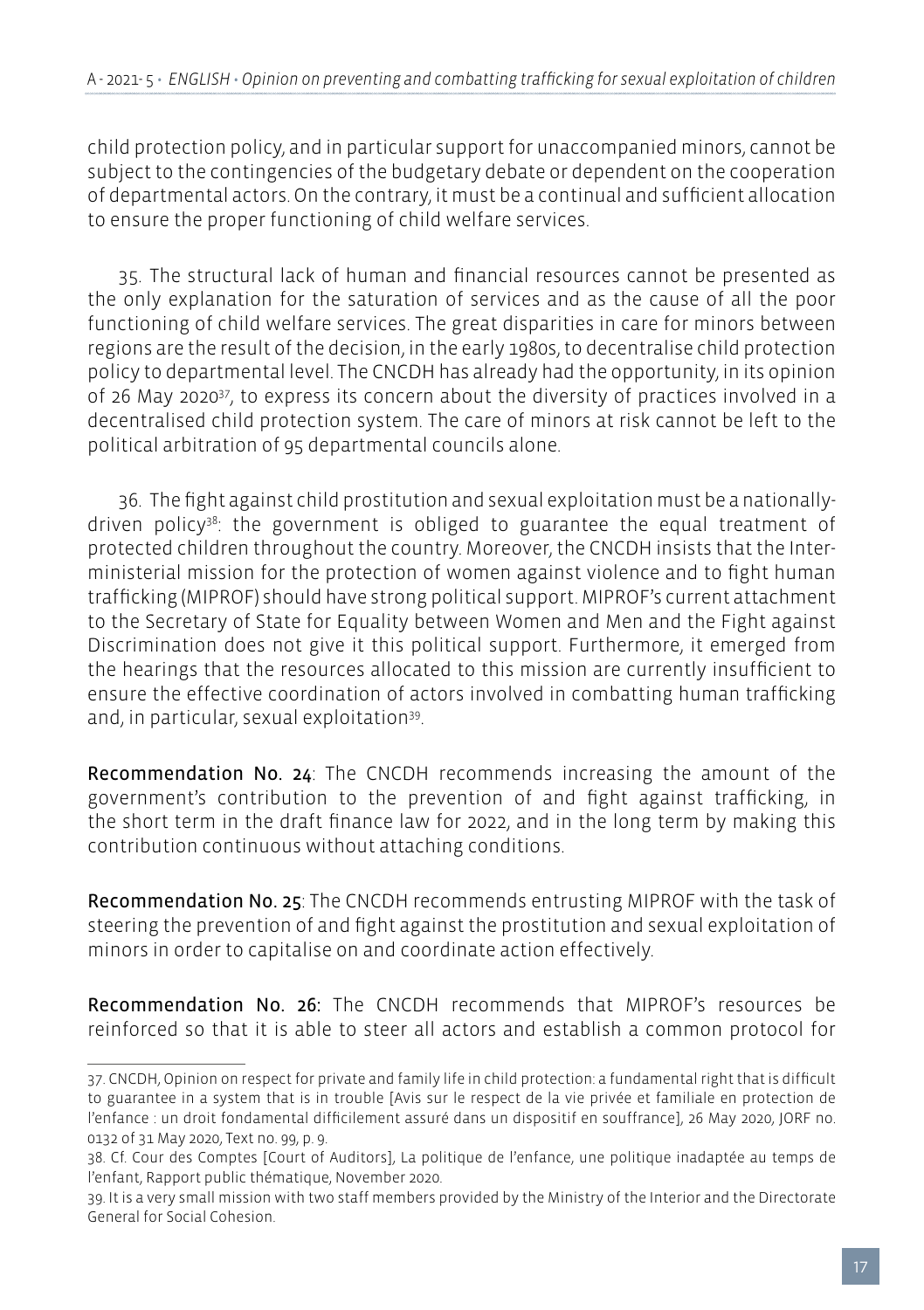detecting, identifying and caring for minors in prostitution or who are being sexually exploited.

### **III.2. Developing preventive actions for minors**

37. Among the tools for preventing the risks of prostitution and sexual exploitation among minors, sex education and information are undoubtedly one of the avenues to be pursued, but only alongside others. In schools, sex education has been included in the French Education Code since 200140. Despite this legal framework, such education is generally insufficient and sometimes still neglected by schools $41$ . Where it does exist, these lessons are largely limited to addressing sexuality from the perspective of reproduction and health issues.

38. As an extension of the recommendations of the Human Rights Defender, the CNCDH believes that it is necessary to promote education that prioritises "*a comprehensive approach to sexuality, integrating its emotional, psychological and social aspects in the same way as its reproductive aspects*"42. The section of this training devoted to violence, particularly sexual violence<sup>43</sup>, should facilitate the disclosure of violence suffered by children. This aspect requires support with a proposal for care. Moreover, the CNCDH emphasises that prevention must start from the youngest age, from nursery school and throughout schooling; this means thinking about educational tools adapted to different ages.

39. In addition to sex education, it is important to carry out actions to raise awareness targeted at the most vulnerable minors. Indeed, the hearings highlighted certain systemic situations and discrimination that promote the appearance of certain forms of exploitation: LGBT phobias, the social exclusion of unaccompanied minors, the fragility of minors taken into the care of the ASE, who are sometimes placed in hotels, etc. These are all reasons and situations that are at the origin of vulnerabilities that promote the power of third parties involved in prostitution and sexual exploitation. In this respect, the CNCDH considers it necessary to develop preventive actions in the places where these minors spend time or live, in particular in ASE homes.

40. The CNCDH also draws attention to the need to develop actions to raise the awareness of minors on the Internet, and in particular on social networks, which are areas where a large proportion of relationships are formed and where minors confide

<sup>40.</sup> French Education Code, Art. L. 312-16.

<sup>41.</sup> cf. Haut conseil à l'égalité entre les femmes et les hommes [High Council for gender equality], Report on sex education, " Répondre aux attentes des jeunes, construire une société d'égalité femmes-hommes « [Meeting young people›s expectations, building a society with gender equality], report no. 2016-06-13-SAN-021, 13 June 2016.

<sup>42.</sup> Défenseur des droits [Human Rights Defender], Rapport sur les Droits de l'enfant [Report on the Rights of the Child] 2017, p. 90.

<sup>43.</sup> French Education Code, Art. 312-17-1.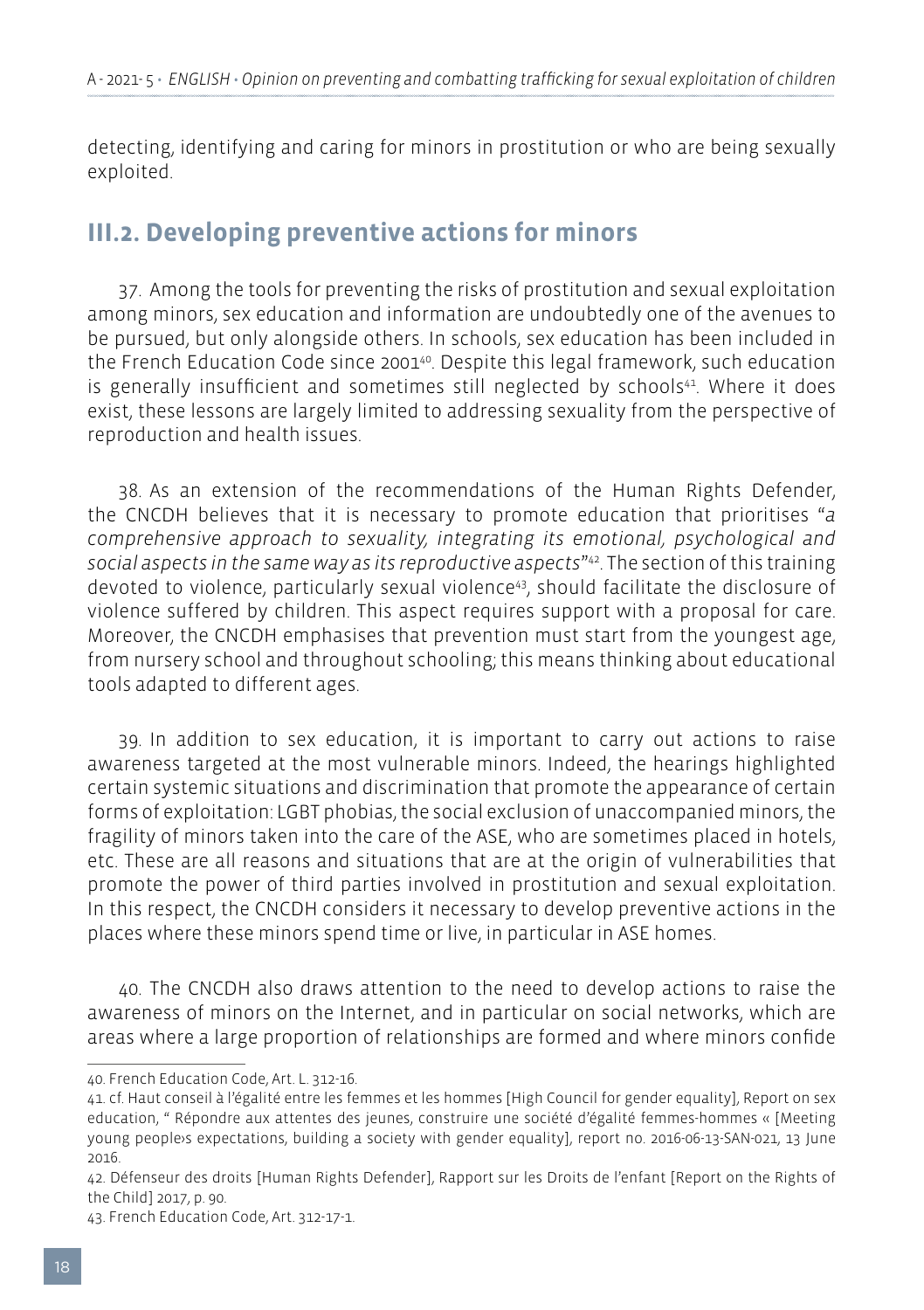without any filter.

41. Among the most vulnerable minors are unaccompanied foreign minors who face additional problems due to their administrative insecurity. Indeed, when an unaccompanied minor arrives in France, he or she is particularly exposed to the influence of third parties or to poverty. It is necessary to inform them immediately of their rights to schooling and access to child welfare, but also of their right to seek asylum in France. Indeed, even if, as the law on foreigners stands, a minor does not need to apply for a residence permit, he or she may nevertheless, as a minor, file an application for asylum with the prefecture. This application will be processed by specialist services of the Office français de protection des réfugiés et apatrides [French Office for the Protection of Refugees and Stateless Persons] (OFPRA). Refugee status is important in the pathway out of prostitution for unaccompanied minors. In most cases, however, the minors concerned do not know that they can apply for it. Moreover, ASE staff are also often unaware of this. The CNCDH considers that part of the prevention process involves better information for unaccompanied foreign minors on their rights in terms of schooling and access to the ASE, as well as the right to seek asylum. Moreover, some prefectures even refuse to deal with asylum applications from unaccompanied minors, preferring to wait until they are of age to process the cases.

Recommendation No. 27: The CNCDH recommends a comprehensive approach to sex education in schools that focuses on gender equality, sexual orientation and practices and gender identities, as well as on the fight against gender stereotypes, discrimination and sexual violence.

Recommendation No. 28: The CNCDH recommends developing initiatives to prevent violence, particularly sexual violence, from nursery school onwards and throughout the school system, in order to facilitate the disclosure of violence suffered by children.

Recommendation No. 29: The CNCDH recommends that the national education system takes up the issue of the sexual exploitation of minors by putting in place detection channels and dedicated staff to support the pupils concerned and their parents.

Recommendation No. 30: The CNCDH recommends that the prevention of all forms of sexual violence in children's homes be developed in order to encourage children to speak up and enable young victims to seek help.

Recommendation No. 31: The CNCDH recommends supporting the initiatives of bodies or associations that work directly on prevention with young people over the Internet.

Recommendation No. 32: The CNCDH recommends that unaccompanied foreign minors be better informed of their rights in terms of schooling and access to child protection (ASE) and, above all, the right to asylum.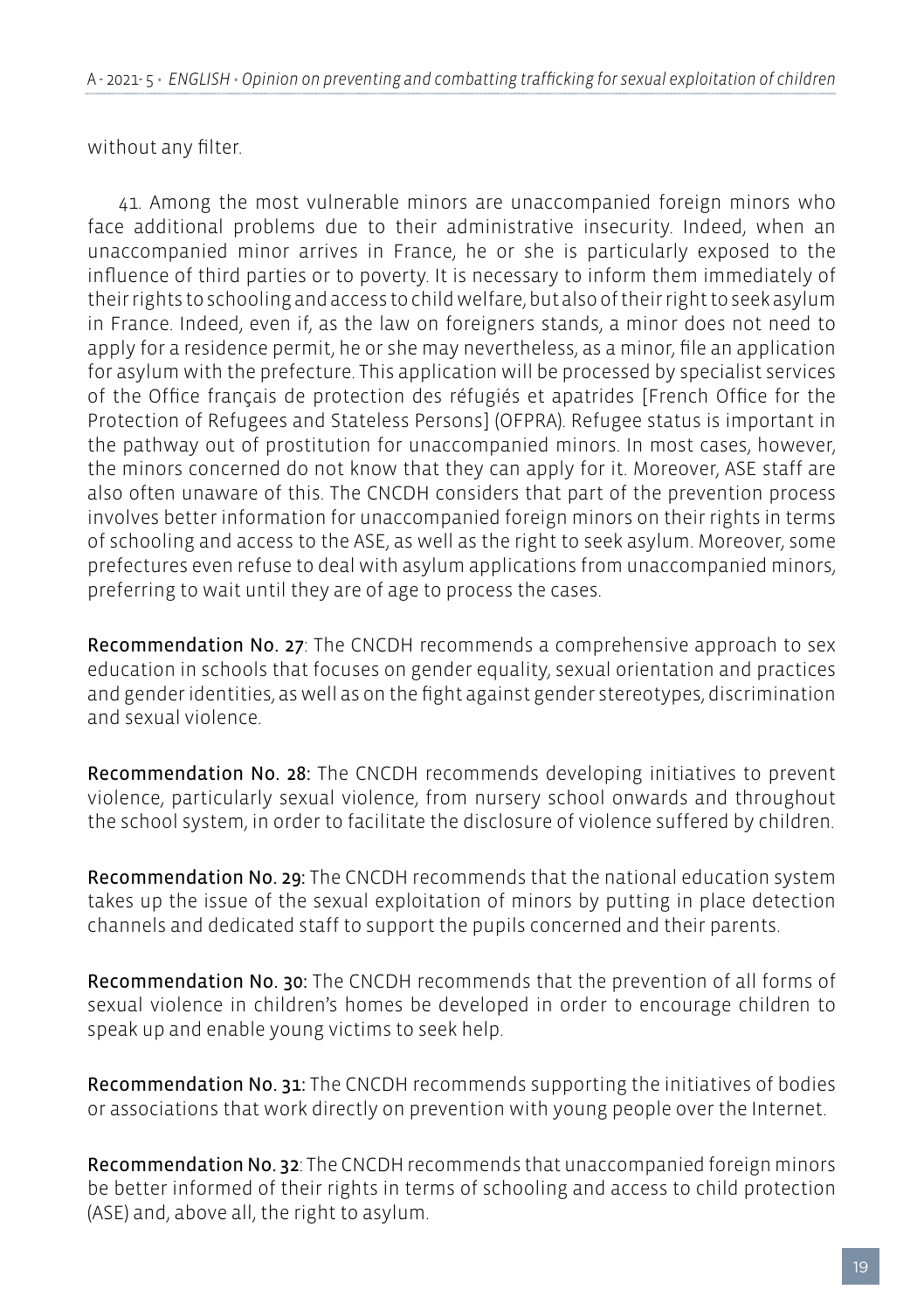Recommendation No. 33: The CNCDH recommends that a circular be issued reminding the prefecture of its obligation to accept asylum applications from minors.

### **III.3. Developing a large-scale plan to raise awareness**

42. The CNCDH notes that the prostitution and sexual exploitation of minors is largely ignored by most of our fellow citizens. This lack of knowledge of the phenomenon hampers awareness of the urgency of preventing and effectively combatting prostitution and the sexual exploitation of minors. Although there are currently a number of information and awareness-raising initiatives in France, they are unfortunately too few in number, dispersed and carried out without coordination between the various actors concerned.

Recommendation No. 34: The CNCDH recommends drawing up and implementing a communications plan and major national campaign using various media such as television, posters, social networks and newspapers.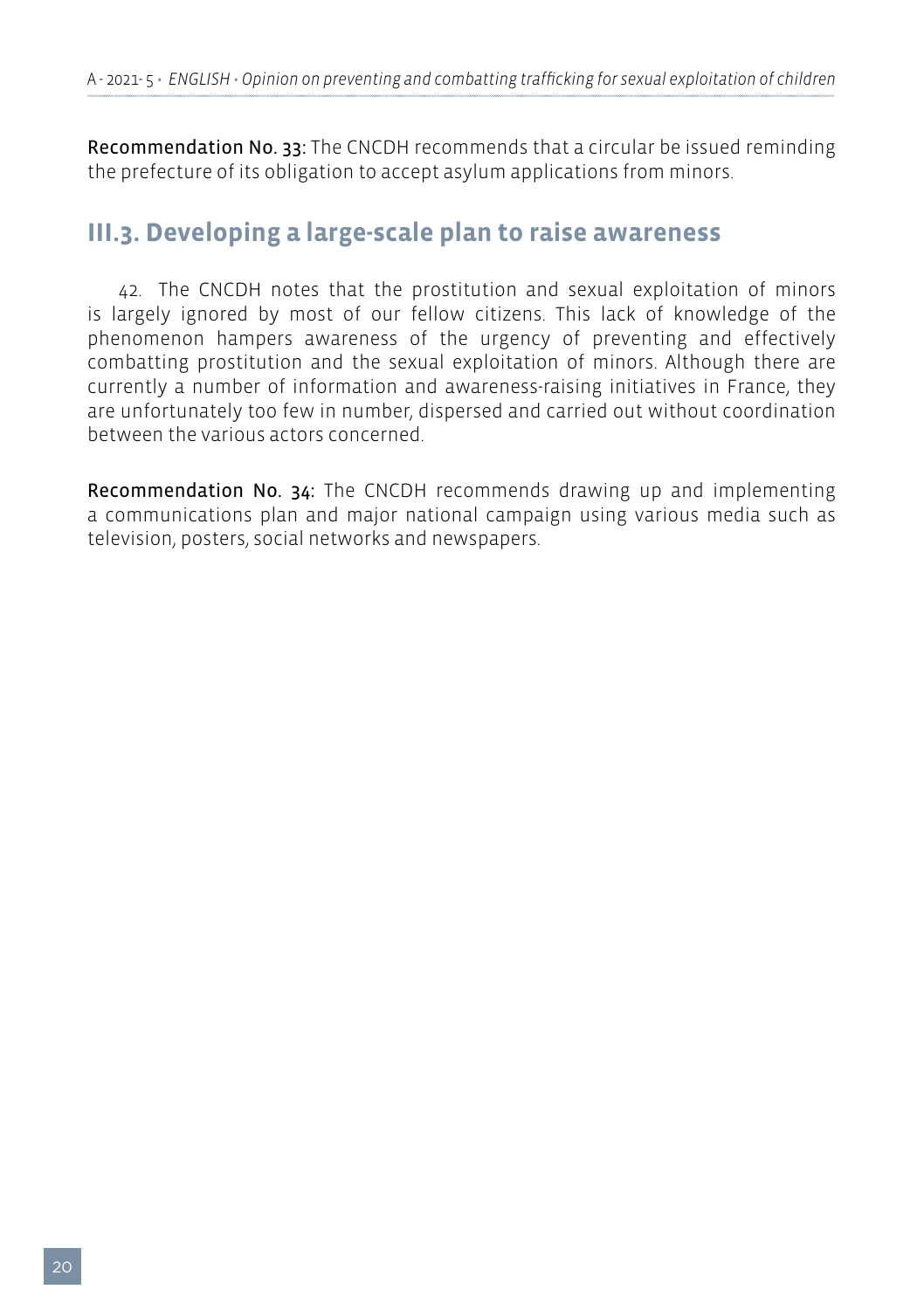# **APPENDIX 1: LIST OF PEOPLE HEARD**

Ms Irène Aboudaram, Head of the support and public policy department of Médecins du Monde

Ms Elvire Arrighi, Commissioner, Head of the Office central pour la répression de la traite des êtres humains [Central Office for the Prevention of Human Trafficking] (OCRTEH)

Ms Isabelle Aubin, Commissioner, assistant to the head of department, Brigade de Protection des Mineurs [Unit for the protection of minors] (BPM)

Mr Simon Benard-Courbon, Deputy Procureur de la République [Public Prosecutor] in the Family and Youth Division (DIFAJE) of the Bobigny Tribunal judiciaire [ordinary court]

Ms Martine Brousse, President of La Voix De l'Enfant

Ms Coralie Capdeboscq, Head of the Vulnerability Mission within the Legal, European and International Affairs Division of the Office français de protection des réfugiés et des apatrides [French Office for the Protection of Refugees and Stateless Persons] (OFPRA) Ms Charlotte Caubel, Director of Judicial Youth Protection (DPJJ) of the Ministry of Justice

Mr June Charlot, Health Mediator of the association Grisélidis

Maîtres Catherine Delanoë-Daoud and Véronique Boulay, lawyers at the Paris Bar, members of the Antenne des mineurs [Minors' branch] and co-heads of the foreign minors' unit of the Paris Bar

Mr Vincent Dubaele, Director of the association Itinéraires Entr'actes

Ms Marie-Hélène Franjou and Ms Delphine Jarrou, President and Delegate-General of Amicale du Nid

Ms Aurélie de Gorostarzu, Director of the association Hors La Rue

Ms Nagham Hriech Wahabi, clinical psychologist, Director of the International Organisation against Modern Slavery (OICEM)

Ms Violaine Husson, Head of Gender and Protection at the Rights and Protection Unit of La Cimade

Ms Bénédicte Lavaud-Legendre, lawyer and researcher at CNRS

Mr Arthur Melon, Secretary General of Agir contre la Prostitution des Enfants [Act against Child Prostitution] (ACPE), member of COFRADE

Mr Louis Merlin, Head of the Cellule de recueil des informations préoccupantes [Unit for the collection of disturbing information] for department 75 (CRIP 75)

Ms Elisabeth Moiron-Braud, Secretary General of the Mission interministérielle pour la protection des femmes victimes de violences et la lutte contre la traite des êtres humains [Inter-ministerial mission for the protection of women against violence and the fight against human trafficking] (MIPROF)

Mr Christophe Molmy, Divisional Commissioner, Head of the Brigade de Protection des Mineurs [Unit for the protection of minors] (BPM)

Ms Françoise Pétreault and Mr Benoît Rogeon, Deputy Director of Educational Action at the Direction générale de l'enseignement scolaire [General Directorate of School Education] (DGESCO) of the Ministry of National Education, Youth and Sport and Head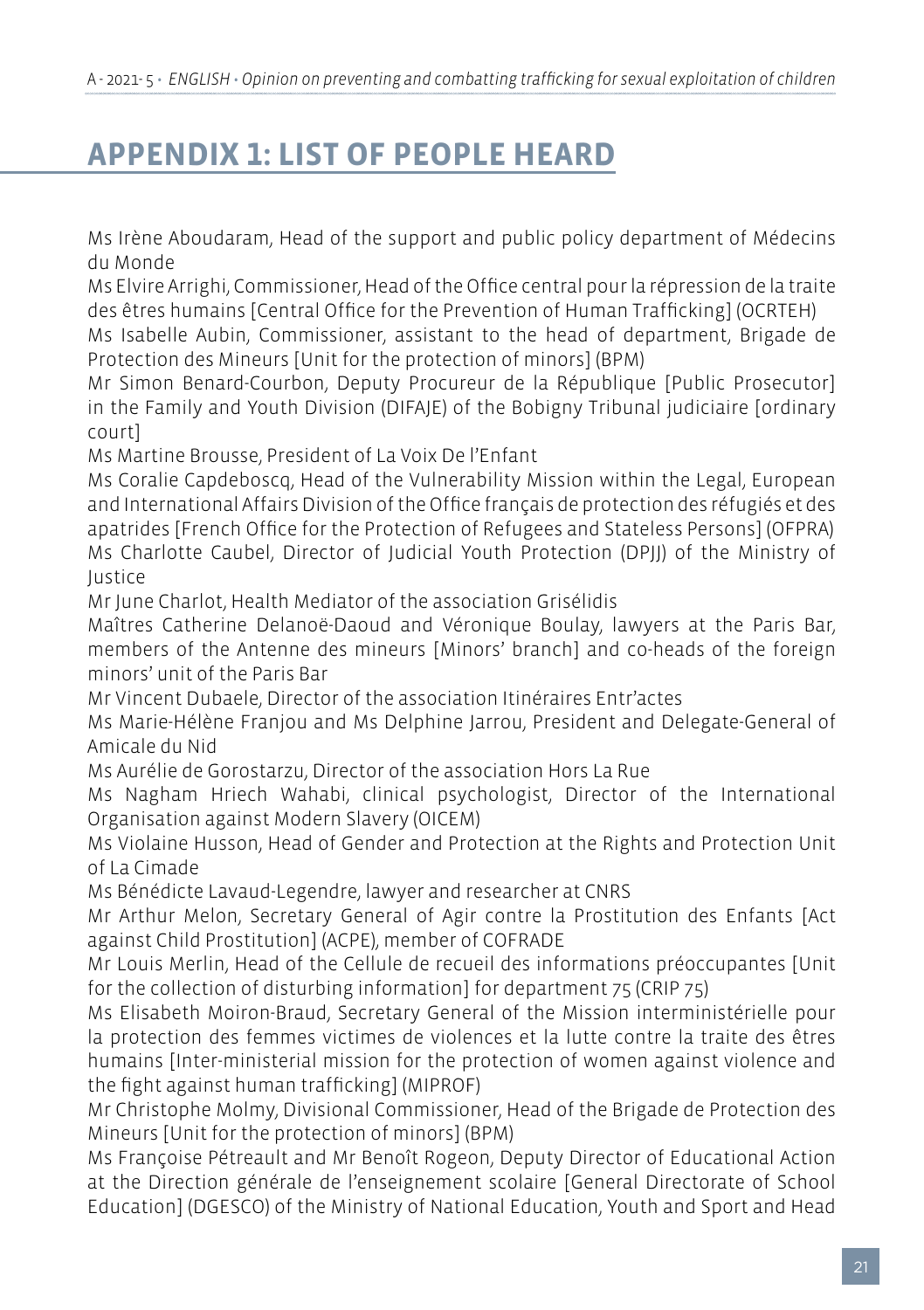of the Social Action Office

Mr Olivier Peyroux, sociologist and President of the association Koutcha

Ms Claire Quidet and Mr Benoît Kermorgan, President and Île de France Coordinator of Mouvement du Nid

Mr Valiant Richey, former prosecutor, special representative and coordinator for combatting human trafficking at the Organization for Security and Cooperation in Europe (OSCE) and Mr. Oleksandr Kyrylenko, Programme Officer leading the child protection (OSCE)

Mr Thierry Schaffauser, coordinator of the Syndicat du travail sexuel [sex workers' union] (STRASS)

Ms Vanessa Simoni, Director, Ms Aurélie Jeannerod, M Osariemen Uhunmwangho and Ms Flora Fournat, Mission d'intervention et de sensibilisation contre la traite des êtres humains [Mission for intervention and raising awareness against human trafficking] (MIST)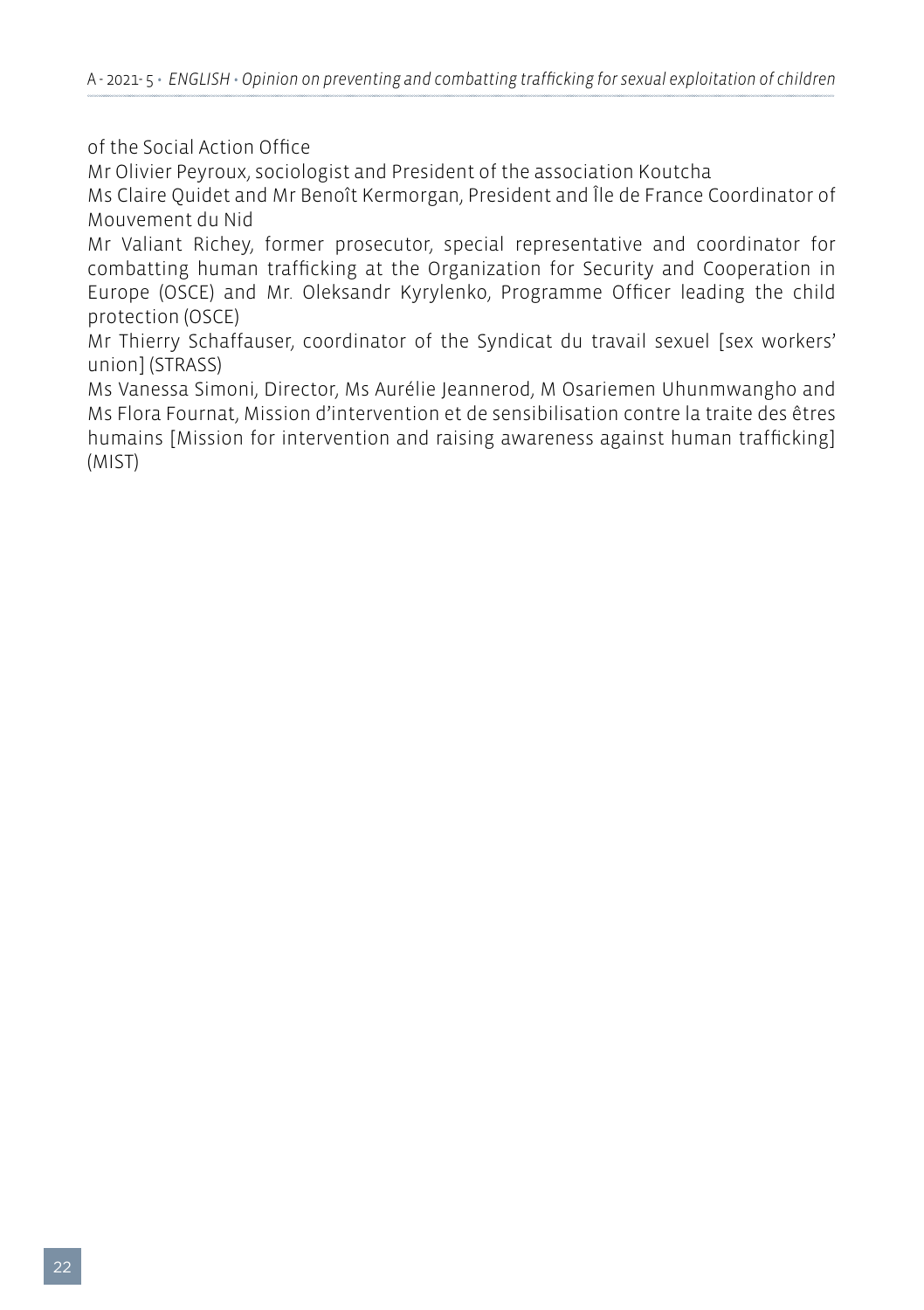# **APPENDIX 2 : RECOMMENDATIONS**

Recommendation No. 1: The CNCDH recommends the adoption of a clear criminal policy against the exploitation of minors based on the clarification of criminal legislation applied and on its better articulation. This step is a prerequisite for the formulation of criteria for identifying alleged victims and for the use of appropriate criminal classifications within the judicial framework.

#### I. Improving the identification of minors in prostitution or of minors who are sexually exploited

*I.1. Taking into account the diversity of situations and causes* 

Recommendation No. 2: The CNCDH recommends encouraging research through public funding, for example the Law and Justice mission on child prostitution, in order to identify the various causes of this phenomenon and to develop tools to remedy it at all levels (prevention and protection). It also recommends that a complete presentation of institutions and associations' statistics be provided in order to better quantify and qualify the phenomenon of child prostitution.

Recommendation No. 3: The CNCDH recommends that public authorities establish criteria for identifying these different situations, as provided for in the second national plan to combat human trafficking 2019-2021, and quickly initiate the Mechanism for identifying and referring victims of trafficking.

Recommendation No. 4: The CNCDH recommends the reinforcement of cyber patrols carried out by dedicated police or gendarmerie officers, specially trained and equipped to enable better detection of offences committed on the Internet.

Recommendation No. 5: The CNCDH recommends that a legislative framework be put in place to encourage Internet platforms, which may have a link with the offences concerning the sexual exploitation of minors, to cooperate with the police.

#### *I.2. Building trust with children involved in prostitution*

Recommendation No. 6: The CNCDH recommends the development of outreach initiatives involving the ASE, associations on the ground, and mediators on the street, in places of prostitution and on the Internet.

Recommendation No. 7: The CNCDH recommends that building a relationship of trust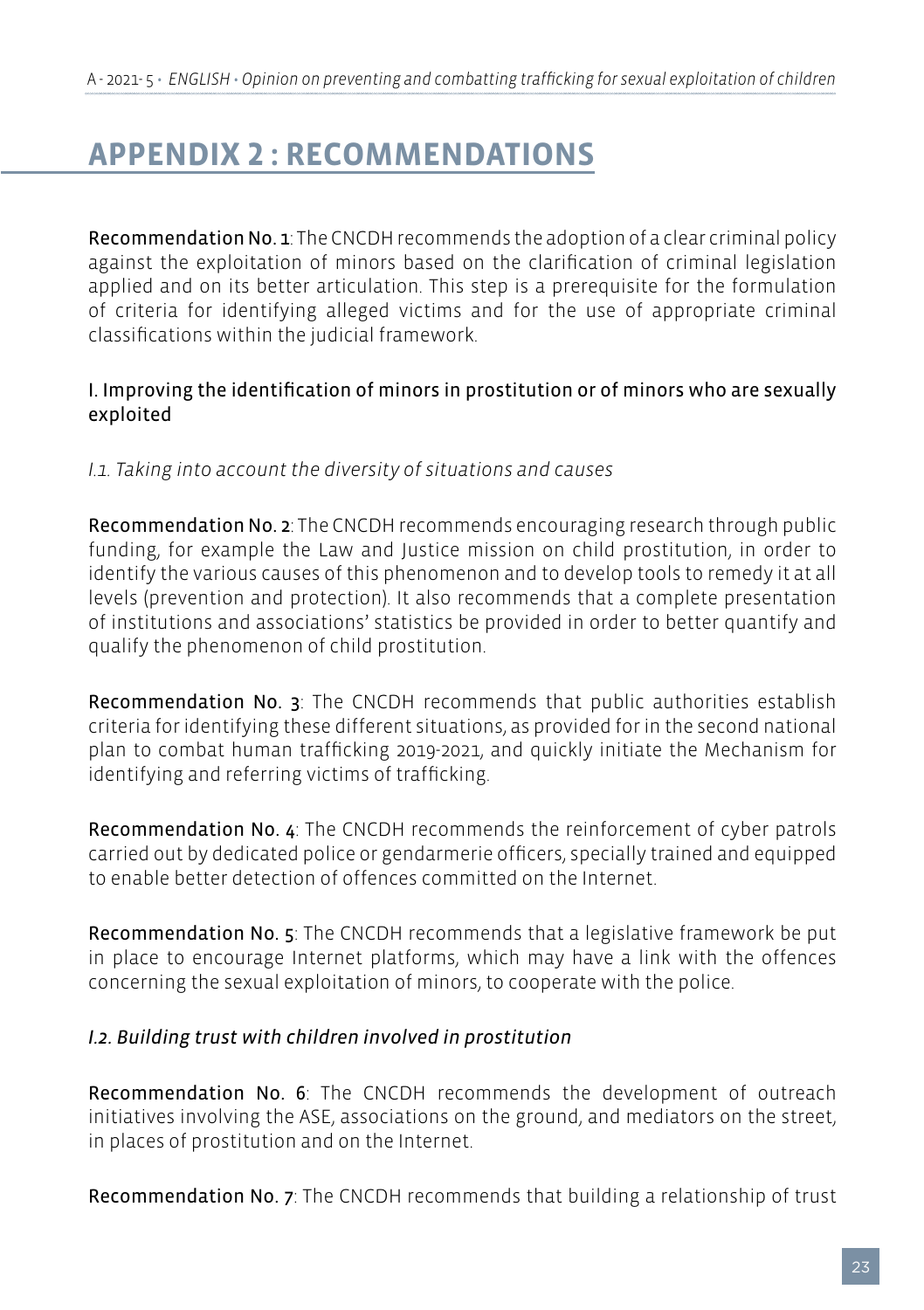with minors should be encouraged, taking into account their entire situation and using harm-reduction strategies in order to put in place sustainable solutions for their protection, particularly their health. It recommends the development of collaboration with peer mediators to encourage the identification and support of minors in prostitution.

Recommendation No. 8: The CNCDH recommends the development of partnerships between associations on the ground, the ASE and the competent public prosecutor's office for minors in order to encourage collaboration around the young person when any report is made and to prevent this reporting from hindering support.

#### *I.3. Training professionals in the detection and identification of victims*

Recommendation No. 9: The CNCDH recommends that the issue of the prostitution, trafficking and sexual exploitation of minors be included in the initial and ongoing training of professionals in contact with minors.

Recommendation No. 10: The CNCDH recommends the organisation, as far as possible, of training courses involving staff from different institutions at both local and regional level (education, health, police, gendarmerie, the judiciary, etc.). It also recommends establishing a resource centre at regional or even local level to increase the number of training courses on offer.

#### II. Ensuring unconditional protection for child victims

#### *II.1. Ensuring immediate «shelter»*

Recommendation No. 11: The CNCDH notes the need for immediate shelter for minors, which must be unconditional and dissociated from the recognition of victim status or judicial cooperation.

Recommendation No. 12: The CNCDH recommends increasing a wide range of emergency reception and accommodation facilities adapted to the needs of minors throughout the country and that they be staffed with trained personnel to provide lasting support.

Recommendation No. 13: The CNCDH recommends prohibiting the use of hotel accommodation, which is an unsafe and dangerous form of placement for minors who are victims of sexual exploitation.

Recommendation No. 14: The CNCDH recommends that a network be set up to enable the actual transition from emergency accommodation to permanent accommodation.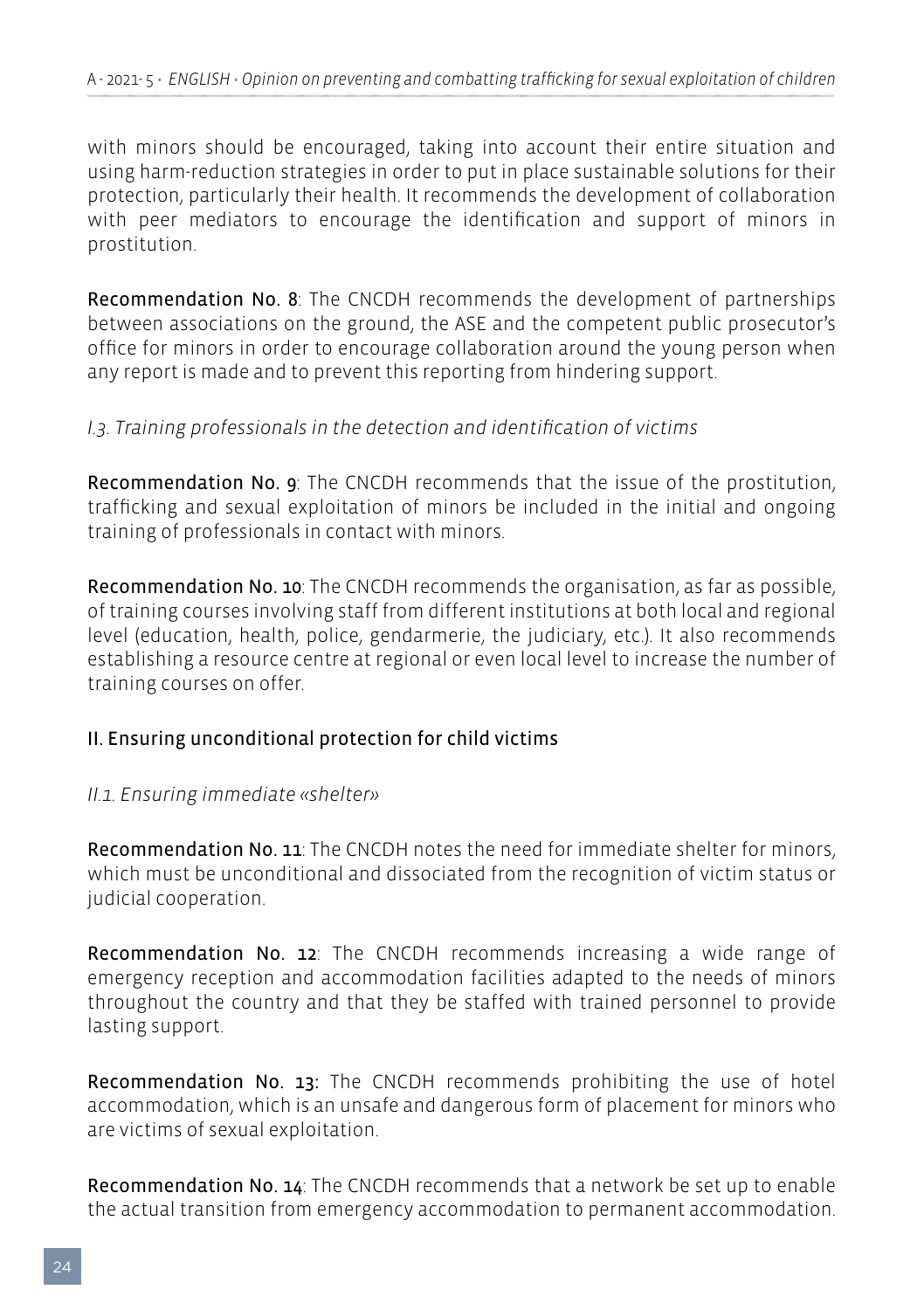This change in accommodation should be based on educational choices and not just on the management of available places. Constantly updated mapping is necessary in order to be able to quickly find a solution for a minor in an emergency situation.

*II.2. Ensuring legal representation (administrateur ad hoc and then a guardian) and the support of a lawyer for each minor*

Recommendation No. 15: The CNCDH recommends the immediate appointment of an administrateur ad hoc for minors who have been sexually exploited, regardless of the proceedings initiated (if the family is absent or does not bring a civil action for damages).

Recommendation No. 16: The CNCDH recommends that the role of the administrateur ad hoc be clarified and that it be officially expanded to meet the needs of minors. After clarification of their status, a national plan for the recruitment and training of administrateurs ad hoc must be set up and implemented throughout the country.

Recommendation No. 17: The CNCDH recommends that a legal guardian be appointed as soon as the young person's situation has stabilised. This appointment should not take place too quickly and should be subject to prior checks. Training for guardians should also be developed.

#### *II.3. Prioritising the most protective legal classifications for the minor*

Recommendation No. 18: The CNCDH recommends that public prosecutors prioritise the criminal classification of human trafficking in cases where it is established for minors who are victims of sexual exploitation.

Recommendation No. 19: The CNCDH recommends prosecuting clients of minors involved in prostitution.

Recommendation No. 20: The CNCDH recommends that the unconditional protection conferred by the classification of trafficking be extended to child victims of procuring or prostitution, insofar as their status as victims should be guaranteed as a priority.

*II.4. Ensuring comprehensive and appropriate care for minors in order to jointly build a social and professional integration plan*

Recommendation No. 21: The CNCDH recommends rethinking care arrangements in such a way as to encourage the active participation of child victims in jointly developing a personalised life plan.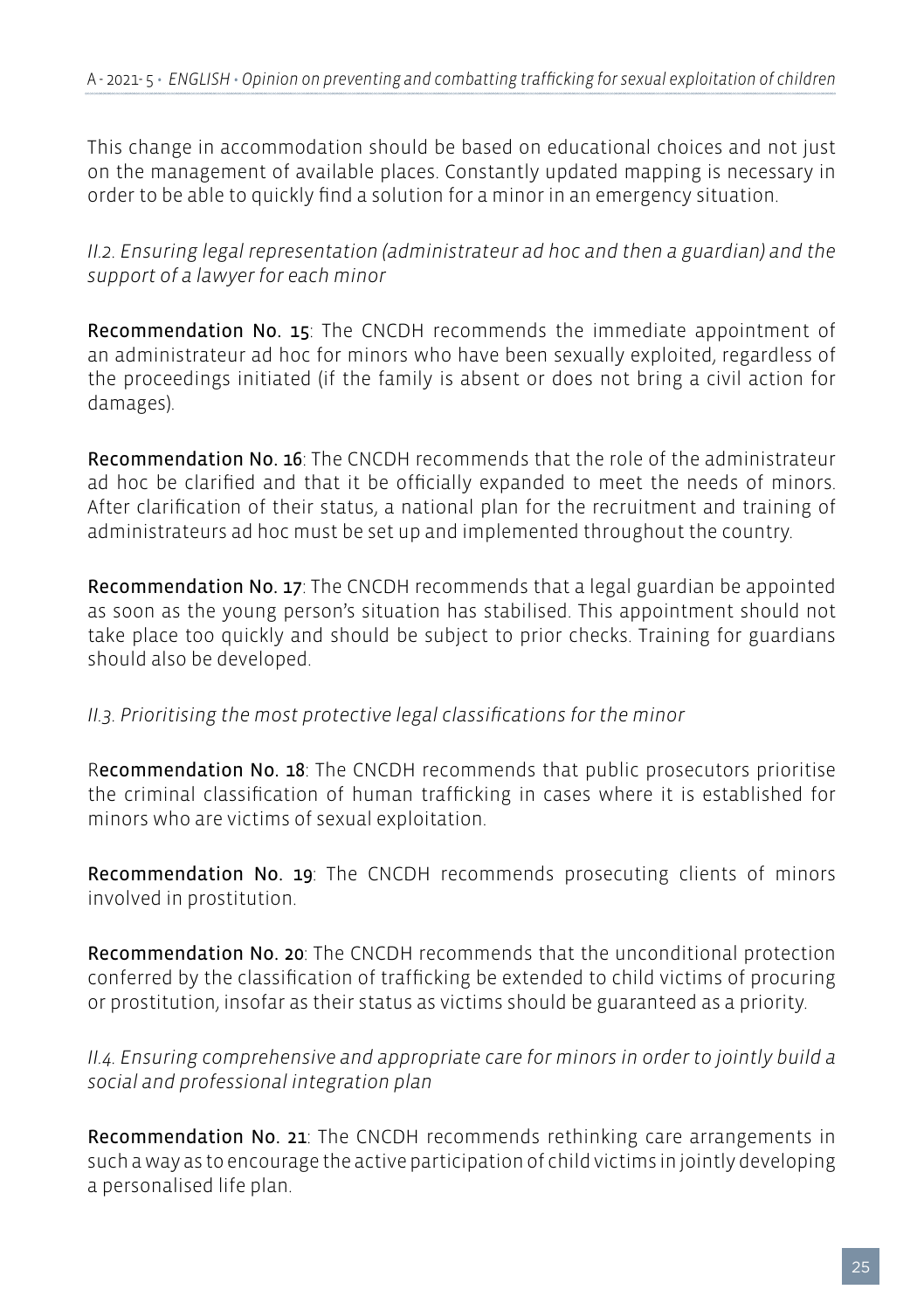Recommendation No. 22: The CNCDH recommends continuing to support young people beyond the age of majority, regardless of their nationality and age on arrival in France for foreigners, by offering mixed accommodation facilities for minors and young adults up to the age of 21. To do this, real political will is needed.

Recommendation No. 23: The CNCDH recommends the roll-out of contrats jeunes majeurs, irrespective of nationality, to allow these young victims to embark on a genuine social and professional project.

### III. Reinforcing the prevention of risk situations and behaviour

#### *III.1. Ensuring the proper running of child protection services*

Recommendation No. 24: The CNCDH recommends increasing the amount of the government's contribution to the prevention of and fight against trafficking, in the short term in the draft finance law for 2022, and in the long term by making this contribution continuous without attaching conditions.

Recommendation No. 25: The CNCDH recommends entrusting MIPROF with the task of steering the prevention of and fight against the prostitution and sexual exploitation of minors in order to capitalise on and coordinate action effectively.

Recommendation No. 26: The CNCDH recommends that MIPROF's resources be reinforced so that it is able to steer all actors and establish a common protocol for detecting, identifying and caring for minors in prostitution or who are being sexually exploited.

#### *III.2. Developing preventive actions for minors*

Recommendation No. 27: The CNCDH recommends a comprehensive approach to sex education in schools that focuses on gender equality, sexual orientation and practices and gender identities, as well as on the fight against gender stereotypes, discrimination and sexual violence.

Recommendation No. 28: The CNCDH recommends developing initiatives to prevent violence, particularly sexual violence, from nursery school onwards and throughout the school system, in order to facilitate the disclosure of violence suffered by children.

Recommendation No. 29: The CNCDH recommends that the national education system takes up the issue of the sexual exploitation of minors by putting in place detection channels and dedicated staff to support the pupils concerned and their parents.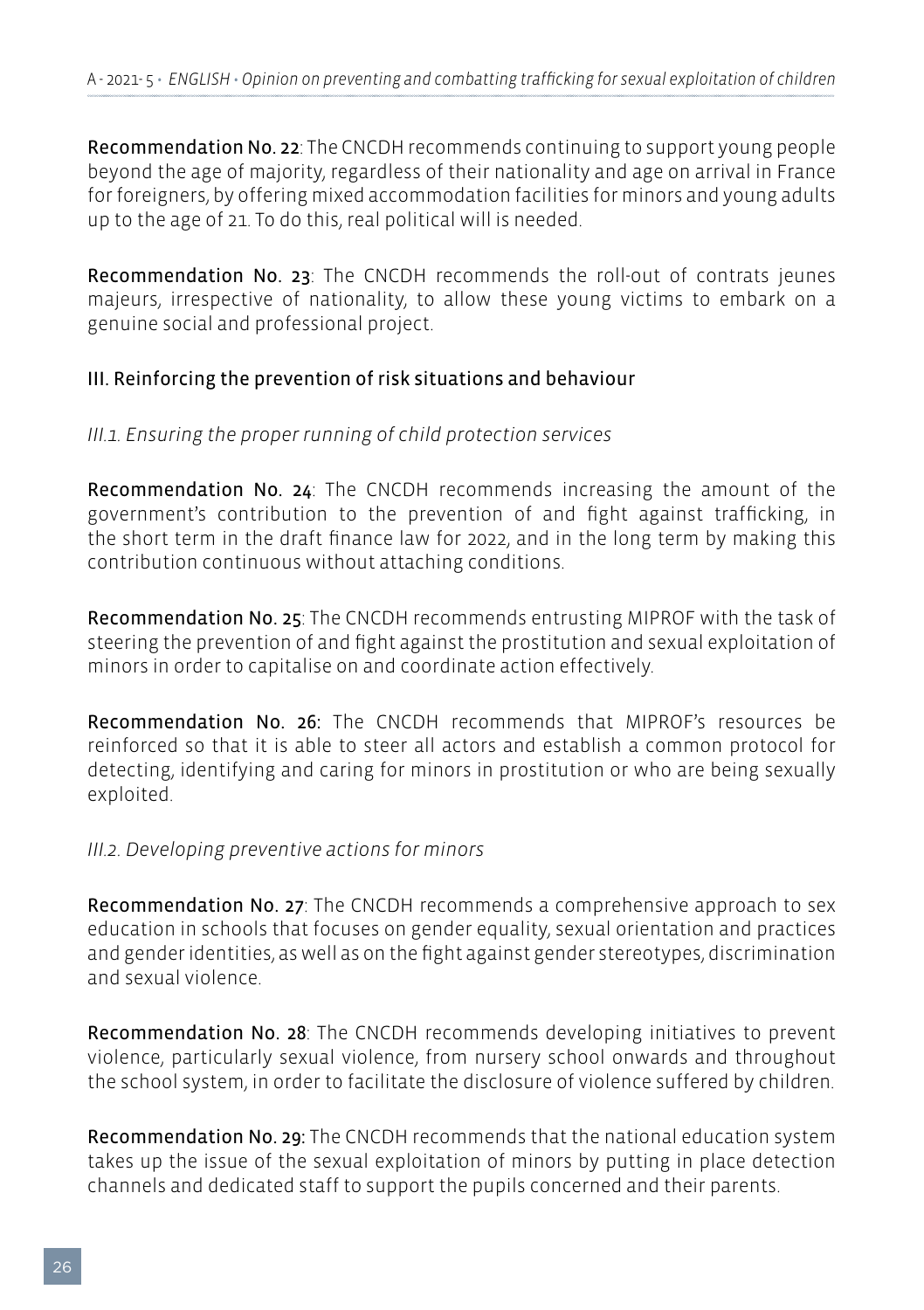Recommendation No. 30: The CNCDH recommends that the prevention of all forms of sexual violence in children's homes be developed in order to encourage children to speak up and enable young victims to seek help.

Recommendation No. 31: The CNCDH recommends supporting the initiatives of bodies or associations that work directly on prevention with young people over the Internet.

Recommendation No. 32: The CNCDH recommends that unaccompanied foreign minors be better informed of their rights in terms of schooling and access to child protection (ASE) and, above all, the right to asylum.

Recommendation No. 33: The CNCDH recommends that a circular be issued reminding the prefecture of its obligation to accept asylum applications from minors.

#### *III.3. Developing a large-scale plan to raise awareness*

Recommendation No. 34: The CNCDH recommends drawing up and implementing a communications plan and major national campaign using various media such as television, posters, social networks and newspapers.